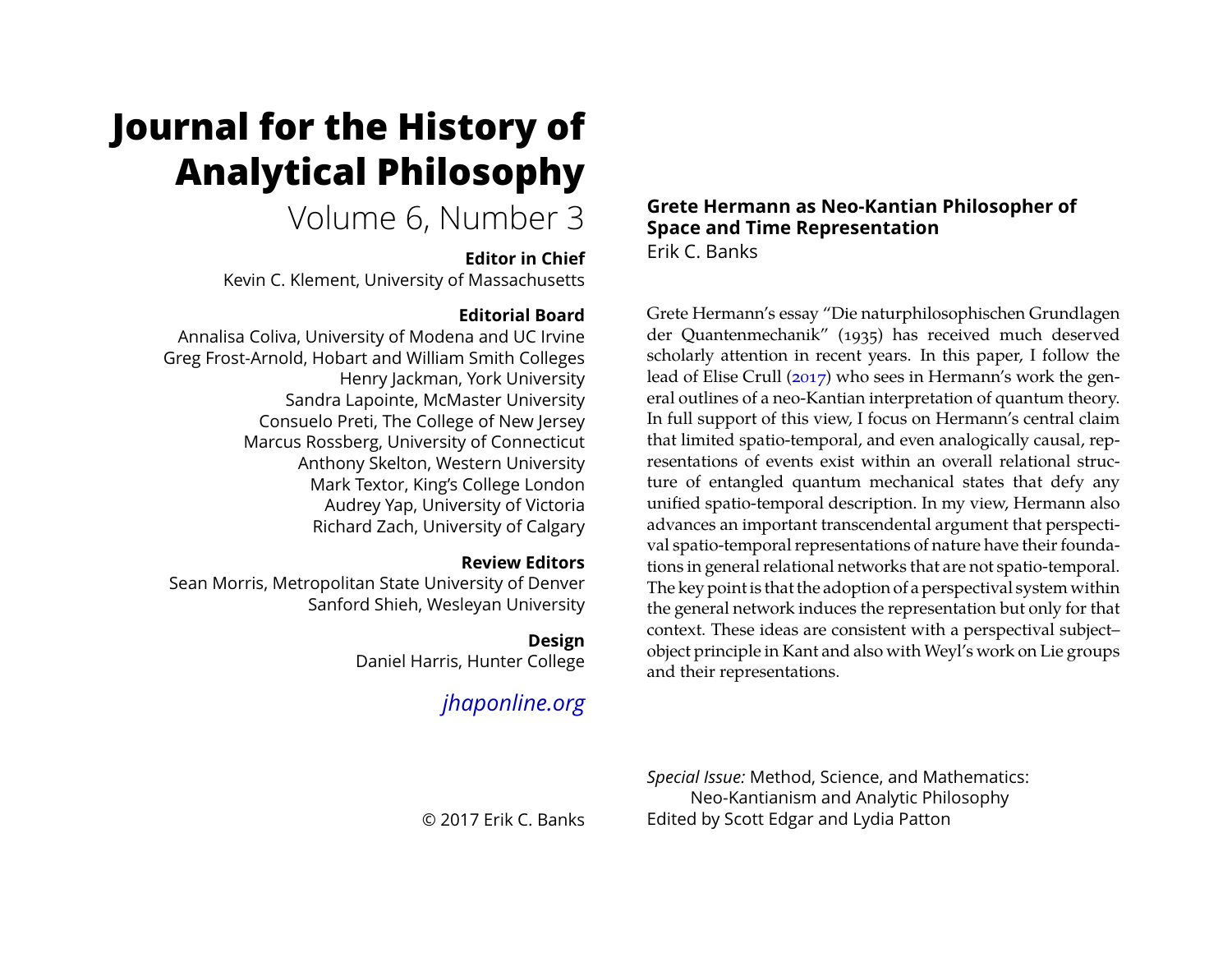# **Grete Hermann as Neo-Kantian Philosopher of Space and Time Representation**

Erik C. Banks

#### **Editors' note**

Our dear friend and colleague, Erik Banks (1970–2017) died unexpectedly on 18 August 2017. He is the author of *The Realistic Empiricism of Mach, James and Russell*, of *Ernst Mach's World-Elements*, and of numerous essays. His contributions to the history of analytic philosophy, and especially to the study of neutral monism and figures such as Mach and Hermann Grassmann, enabled a renewal of serious attention to these areas in Anglophone contexts. Characteristically, Erik was laying the bricks on several intellectual projects when he passed away. We are grateful to be able to publish one of his finished structures.

We were forced by circumstances to make the final copyedits to this article. Out of respect for Erik's intentions for the paper, we have remained as close to the original typescript as possible.

 $-S.E. \& L.P.$ 

#### **1. Introduction**

Attention to Grete Hermann's seminal 1935 essay "Die naturphilosophischen Grundlagen der Quantenmechanik" has increased markedly in recent years after decades of neglect (see [Herzenberg 2008\)](#page-19-0). She is currently seen as an important neo-Kantian philosopher of science and this trend is only accelerating. As Elise Crull [\(2017\)](#page-18-0) has insisted, the topics of Hermann's essay which first drew most attention (her trenchant critique of von Neumann's no-hidden variables proof and her claim that one could claim (partial) "retrocausal" reconstructions of past

events in quantum mechanics) were not actually the primary motivations, nor the major conclusion, of her original essay. Rather her relational, or one might even say perspectival, view of quantum mechanics, and its correspondence with neo-Kantian views, formed in the neo-Friesian school of Leonard Nelson, and further elaborated by her in collaboration with the Leipziger Kreis around Heisenberg, is her central accomplishment.<sup>[1](#page-1-0)</sup> What has been shown by Hermann according to Crull is nothing less than "the contours of a viable Kantian interpretation of quantum mechanics" [\(Crull 2017,](#page-18-0) 14).

In this paper I will explore Hermann's neo-Kantian ideas about physical space and time representation as expressed in her philosophy of quantum mechanics. I wish to emphasize especially how Hermann's own "perspectival" view helps us to understand the shocking power of quantum mechanics to flout spatio-temporal description on the one hand, while on the other hand exhibiting classical features and partial spatio-temporal representations *analogically*, but *only* relative to a certain perspective or experimental context, as Hermann repeatedly emphasizes in her work. The surprising conclusion, I think, is that the full set of quantum mechanical relations in some ways gives us the *foundation* for the classical spatio-temporal representation of systems and their interactions, in a limited way when a certain context is chosen from within the general network of relations that are not generally representable spatio-temporally.

Thus, the flouting of unified space and time description, and the splitting of different perspectival spatio-temporal views of natural systems (which one would have thought was the most un-Kantian thing possible) is, I think, a natural consequence of Hermann's perspectivalism and her notion of a *Spaltung der*

<span id="page-1-0"></span><sup>&</sup>lt;sup>1</sup>Max Jammer [\(1974,](#page-19-1) 207), who is critical of many of Hermann's views, nevertheless valued her "relational" interpretation of quantum mechanics highly, even giving her a certain priority over Bohr, and encouraged future authors to consider her interpretation of quantum mechanics seriously.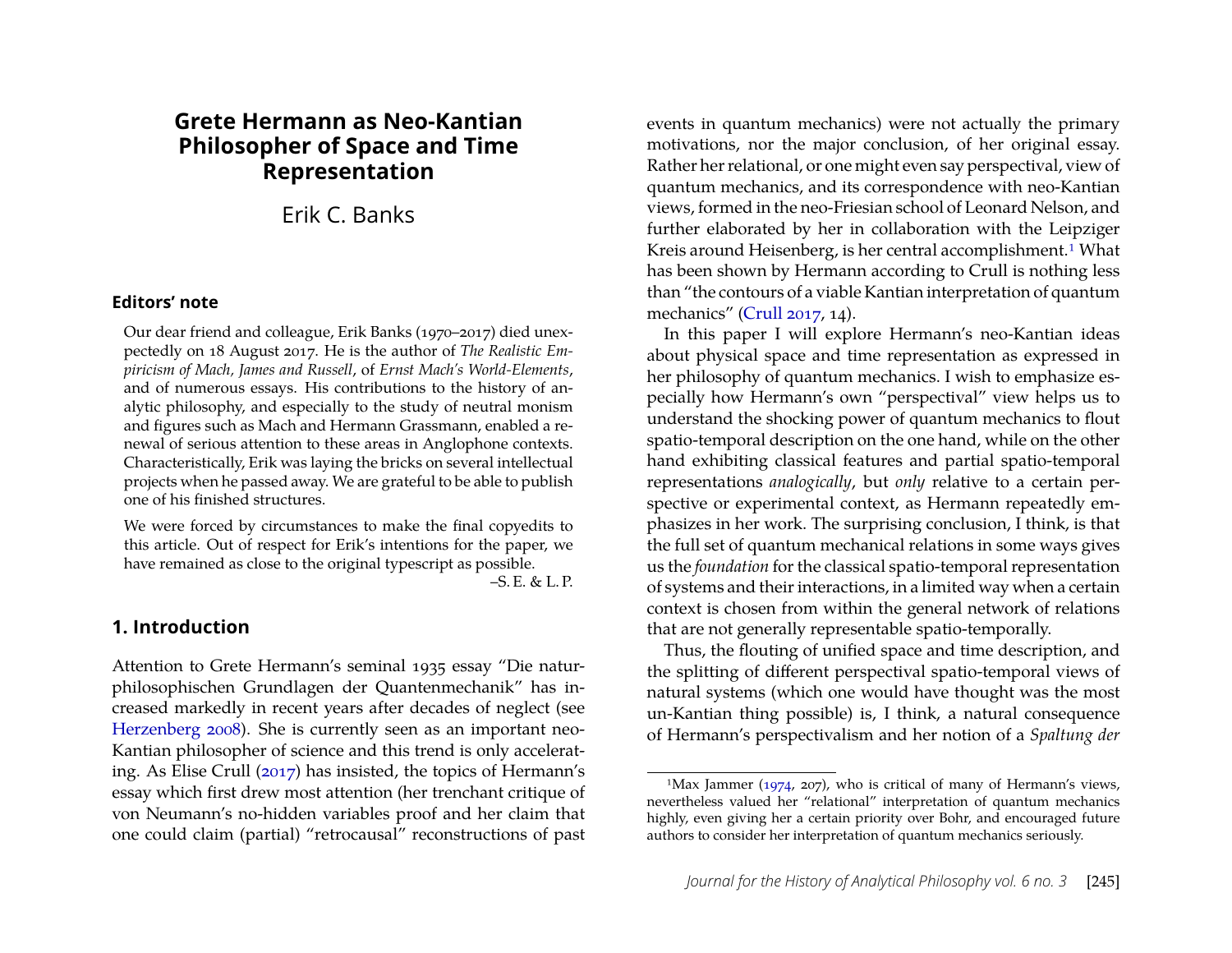*Wahrheit* for different classical perspectives presented from inside an essentially quantum world of relations. Many interpretations promise to do this, of course, but I hope to show how a flexible neo-Kantian approach like Hermann's can potentially serve us as a powerful tool in the jungle of quantum mechanics interpretation without either adding or subtracting anything from the traditional formalism of the theory.

I will first offer a general overview of Hermann's "relational" philosophy of quantum mechanics, and draw some comparisons with contemporaries such as Schlick and Cassirer. Then I will try to connect her with older traditions in Kant and Helmholtz. I will look in particular at the second antinomy (an analysis of which is strongly suggested in her essay) and consider Kant's use of a perspectival "observer–object" principle as an intellectual foundation for space and time representation (as highlighted by [Friedman 2012\)](#page-19-2), very similar to what resulted later from the work of Helmholtz and Lie on transformation groups and geometry. Of course, as Weyl discovered, Lie groups and their representations also play an equally fundamental role in quantum theory and it may be that Hermann's groundbreaking idea that classical spatio-temporal relationships emerge from quantum ones "perspectivally" could eventually be worked out here in a more complete exploration of these ideas.

# **2. Hermann's "Relational Conception" of Quantum Mechanics[2](#page-2-0)**

Grete Hermann's intellectual pedigree was impressive indeed. She was a doctoral student of Emmy Noether at Göttingen and a student of Leonard Nelson, a neo-Friesian philosopher and close associate of David Hilbert. As part of her ongoing studies, she became part of Heisenberg's Leipzig seminar on quantum me-

chanics, as a result of which she wrote her most important essay "Die naturphilosophischen Grundlagen der Quantenmechanik" (1935). She is also mentioned in Heisenberg's essay "Quantenmechanik und Kantische Philosophie" (in [Heisenberg 1979\)](#page-19-3), although the three-way conversation described there between Hermann, Heisenberg and a young Friedrich von Weizsäcker seems only to describe an early stage in Hermann's development as she forged on toward a Kantian view that would be rigorously consistent with the new science of quantum theory.

Hermann's earliest concern seems to have been to understand how causality (in her own special Nelsonian view of what that means) could be reconciled with the basic indeterminism and uncertainty so characteristic of quantum theory. To take an example heatedly discussed in Heisenberg's essay, if an atom decays and this is essentially an indeterministic process with no prior cause, is it correct to say that some overarching principle such as "every event has a determining prior cause" is in fact false? Is there a way to understand the principle of causation differently, and how can we rule out any investigation of prior causes already and for all time?

Heisenberg answers this question in two ways in this period: one, that since position and momentum of a particle cannot be known simultaneously one cannot completely define the initial state of a system as a function of  $(p, q)$  in phase space anyway, so the causal principle is not false but inapplicable, which Max Born also held. Two, the information quantum mechanics gives is maximal and cannot be added to without destroying other accessible information about the system. He uses the decaying atom example to show that if, for example, we do not know in which direction the atom throws off a particle, a momentum uncertainty, then we can allow these possibilities to interfere and obtain a pattern that carries definite physical information about measurements on the system (for example the information that when interference is completely destructive, a particle cannot

<span id="page-2-0"></span><sup>2</sup>This is Jammer's word for her position and Bohr's as well after his response to Einstein's EPR paper.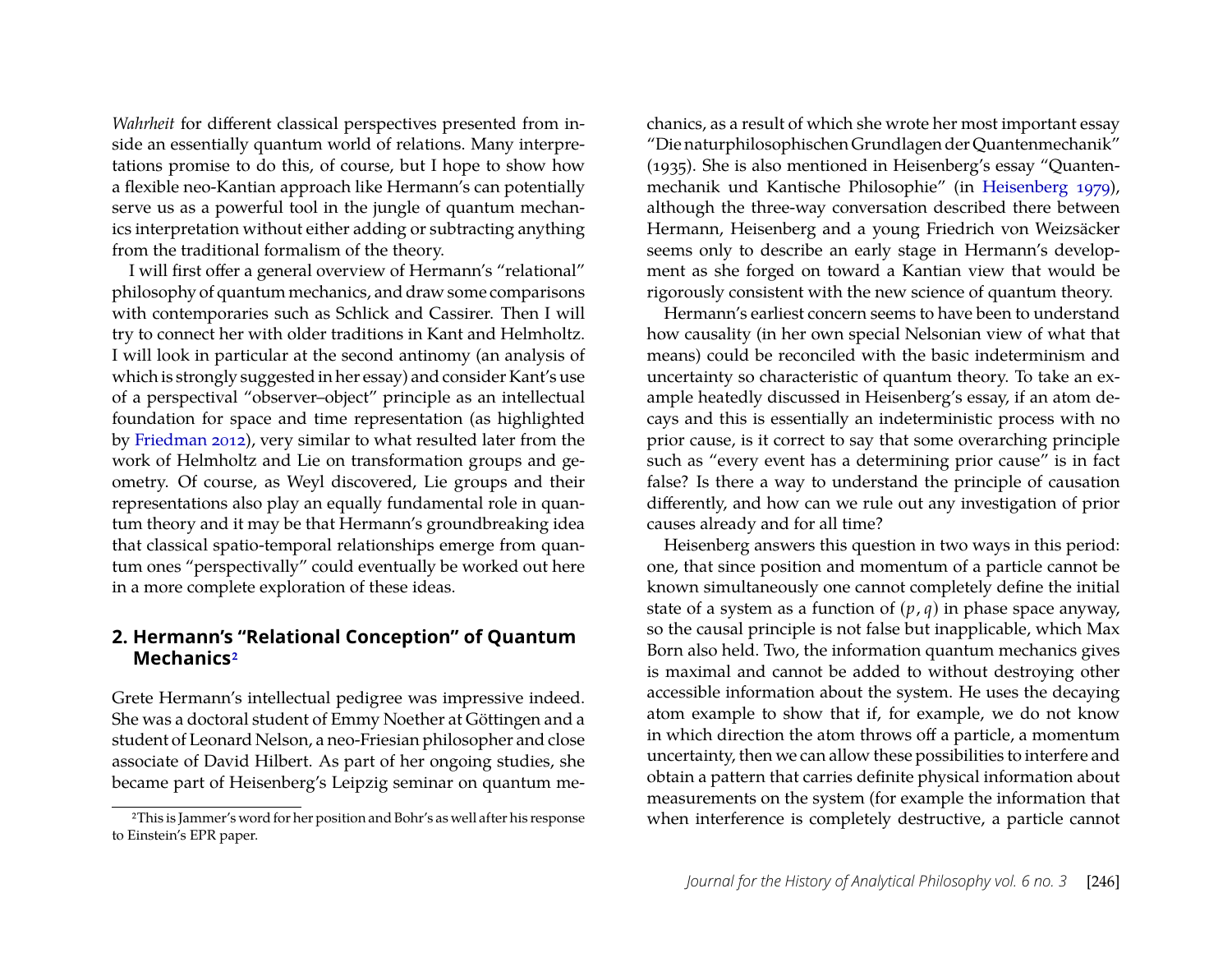possibly be detected at a given position). But an investigation of the direction will destroy the interference and this information will be lost [\(Heisenberg 1979,](#page-19-3) 66–67).

Hermann was clearly not happy with this explanation and probed further the question of whether there could be hidden variables in her well known critique of a circle in von Neumann's proof. (For the relation of Heisenberg and Hermann on the hidden variables issue, see [Crull and Bacciagalupi 2009.](#page-18-1)) However Hermann's eventual conclusion was not that hidden variables were needed to complete quantum mechanics, but rather that they are superfluous, because, she says, the quantum theory already provides for a knowledge of the causes one desires, but only *relative*to a given experimental context or question one asks of the system.

Hermann uses von Weizsäcker's analysis of the well-known gamma ray quantum microscope experiment to illustrate her view. In this example, we send an electron with indeterminate momentum and position into a plane and illuminate it with a light source. A photographic plate is positioned *either* in the focal plane of the lens of the microscope (in which case we will know the momentum imparted to the photon by the recoil with the electron but not the position where the collision occurred)<sup>[3](#page-3-0)</sup> *or* in the objective image plane further on through the aperture of the microscope (in which case we will know the position of the collision with the electron but not the momentum change imparted to the photon).

Until one or the other measurement is made, or, as Hermann would say, the experimental context is determined, the correct total quantum mechanical description of the state is the tensor product of the state space of the electron *and* the state space of the photon constrained by the requirement that momentum be conserved in the interaction. The description of the entangled state of the object and the measuring device is the correct, and complete, physical description of the system. By considering the overall entangled state we have a simple example of what Hermann called the general "network of relations" between the two systems. That is, in the most complete description of a system in quantum mechanics we have a network of states of various systems entangled with each other and not factorizable into the separate systems of the electron and the photon.

When one separates out an aspect of the "photon system" to measure (either its position or momentum depending on where one puts the plate) one can then obtain information about the other system for that same observational context. The positional information about the photon will in turn tell me *where* the electron was but nothing but a range about the momentum of the collision; the other observation in the focal plane of the microscope will tell me what the momentum of the collision was, but because the incident wave is a plane wave with a set of parallel rays representing the particle paths, nothing definite about the position. In short the whole wave function for the entangled system in phase space, or general network of relations is the fundamental thing for Hermann and the choice of context is like the choosing of an embedded *perspective* from which to view the multidimensional and abstract wave function. If no context is chosen and we do not measure the photon at all then this combined state *remains* the correct physical description, and will remain so long after the systems have separated.

As many authors have noted, the microscope experiment is an anticipation of the EPR experiment, as was also apparently realized at the time (see [Jammer 1974,](#page-19-1) 179–80). The Leipzig group (presumably including Hermann) regarded the experiment as a good illustration that the space-time separation of the systems cannot affect entanglement if the correct description of the state

<span id="page-3-0"></span><sup>&</sup>lt;sup>3</sup>This is because the lens will focus a plane wave with parallel rays into a spherical wave front that converges on a point at the focal length. If the measurement is not made here, a spherical wave front will be passed on into the aperture of the microscope and on into the objective image plane converging there where a positional measurement will occur on the plate.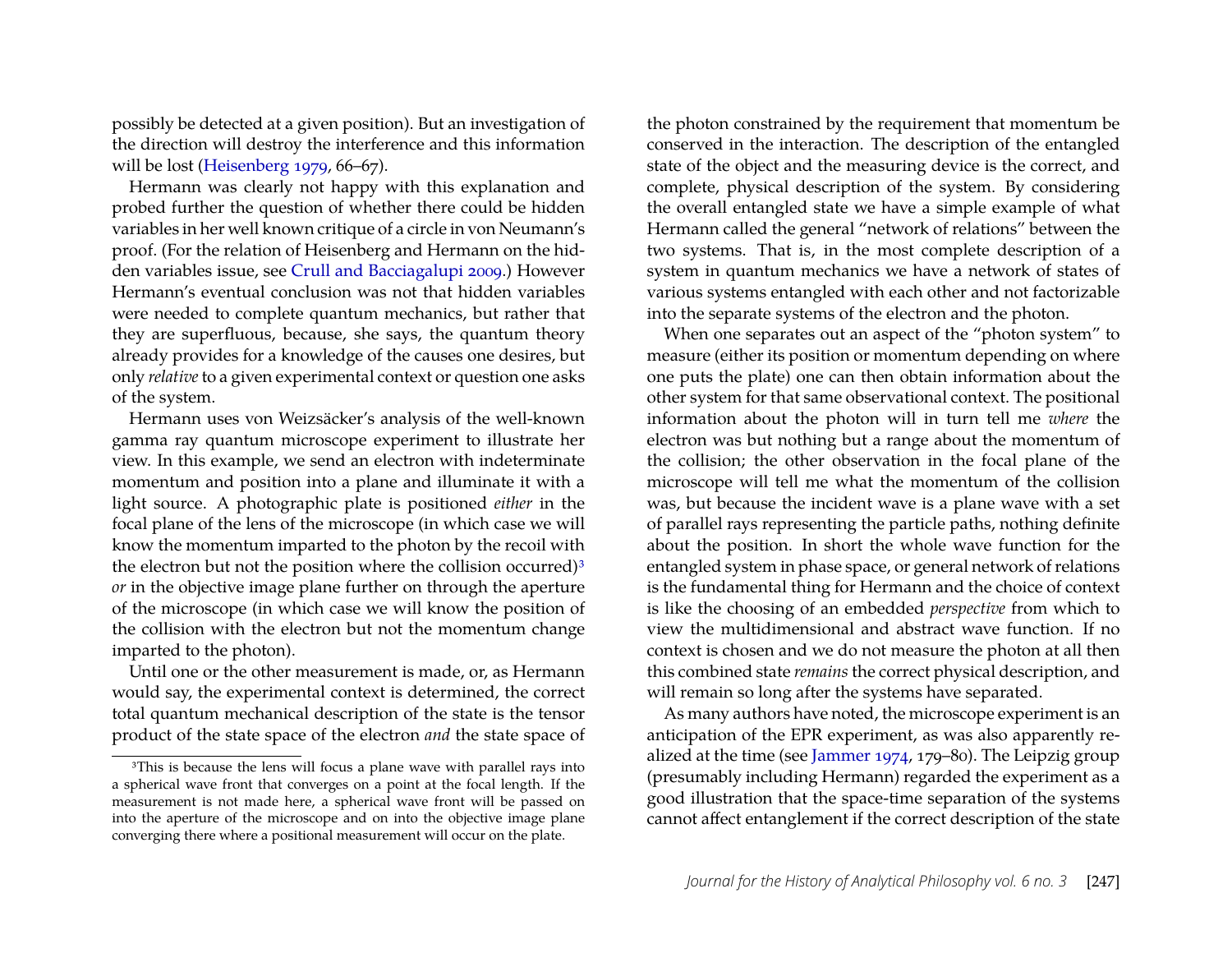remains the combined wave function of both systems [\(Jammer](#page-19-1) [1974,](#page-19-1) 179–80). If this flouts our intuitive notions of how physically separated systems behave in space and time, then so much the worse for these intuitions; the Leipzig group had already insisted that the abstract wave function of the two entangled systems in phase space is not to be visualized as a system evolving in space and time anyway.

But if quantum mechanics is essentially an abstract set of relations or tensor products, then how *does* something like classical spatio-temporal behavior and a sequence of events emerge? Hermann's answer: once an experimental context is chosen, we project the entangled state onto the *eigenvectors* of a Hermitian operator and obtain probabilities of measurements. Then of course there is a measurement and one of these *eigenstates* is realized in a probabilistic manner. *For these properties chosen to measure the first system*, and in that basis, Hermann says we can then obtain a partial, as it were "retrocausal," description of what happened to the *other* system, which can now be treated as if it were separated from the first, and treated as if the interaction between the two systems were a classical one, like a collision in space and time.

This appearance of limited, classicalized view of separable systems within quantum theory, insofar as they are described with a complete set of commuting observables (CSCO), all of which have the same basis *eigenvectors*, was noted also by Heisenberg in *The Physical Principles of the Quantum Theory* in 1930 and would surely have been known to Hermann, who explicitly used this essay for her own work. He says of the limited classical behavior of quantum systems:

As examples of cases in which causal relations do exist, the following may be mentioned: the conservation theorems for energy and momentum are contained in the quantum theory, for the energies and momenta of different parts of the same system are commutative quantities. Furthermore, the principal axes of *q* at time *t* are only infinitesimally different from the principal axes of *q* at time

*d*+*dt*. Hence if two position measurements are carried out in rapid succession it is practically certain that the electron will be in almost the same place both times. [\(Heisenberg 1930,](#page-19-4) 58–59)

It might also be pointed out that when two observations of the *same* observable are carried out sufficiently close to each other, the behavior of the system is always consistent with classical physics. For two measurements of spin carried out close together, it cannot for example be found that a spin state in a given direction could suddenly change faster in *that* direction than an applied magnetic field could be expected to torque it classically. If I carry out another close measurement of this direction it cannot switch instantaneously to the opposite direction on this axis in less than the given time it could do so classically. It *can* change instantaneously to a new value if a different direction of spin is measured and in this case there is, once again, simply *no* space-time description of such an instantaneous change.[4](#page-4-0)

<span id="page-4-0"></span><sup>4</sup>The quantum mechanical interpretation is that the total spin and its component in one direction commute and can be measured simultaneously but that the spin actually precesses (metaphorically) in the two other unknown directions. It is however interesting that the direction of the spin in the known direction reverses the direction of the metaphorical precession in the other incompatible variables. The instantaneously measured change in a new component direction is *not* due to any applied physical torque that acts to change the direction of spin of the particle (see figure below):



(Public domain diagram by Maschen, [https://commons.wikimedia.org/](https://commons.wikimedia.org/wiki/File:Spin_half_angular_momentum.svg) [wiki/File:Spin\\_half\\_angular\\_momentum.svg](https://commons.wikimedia.org/wiki/File:Spin_half_angular_momentum.svg), accessed 2 January 2018.)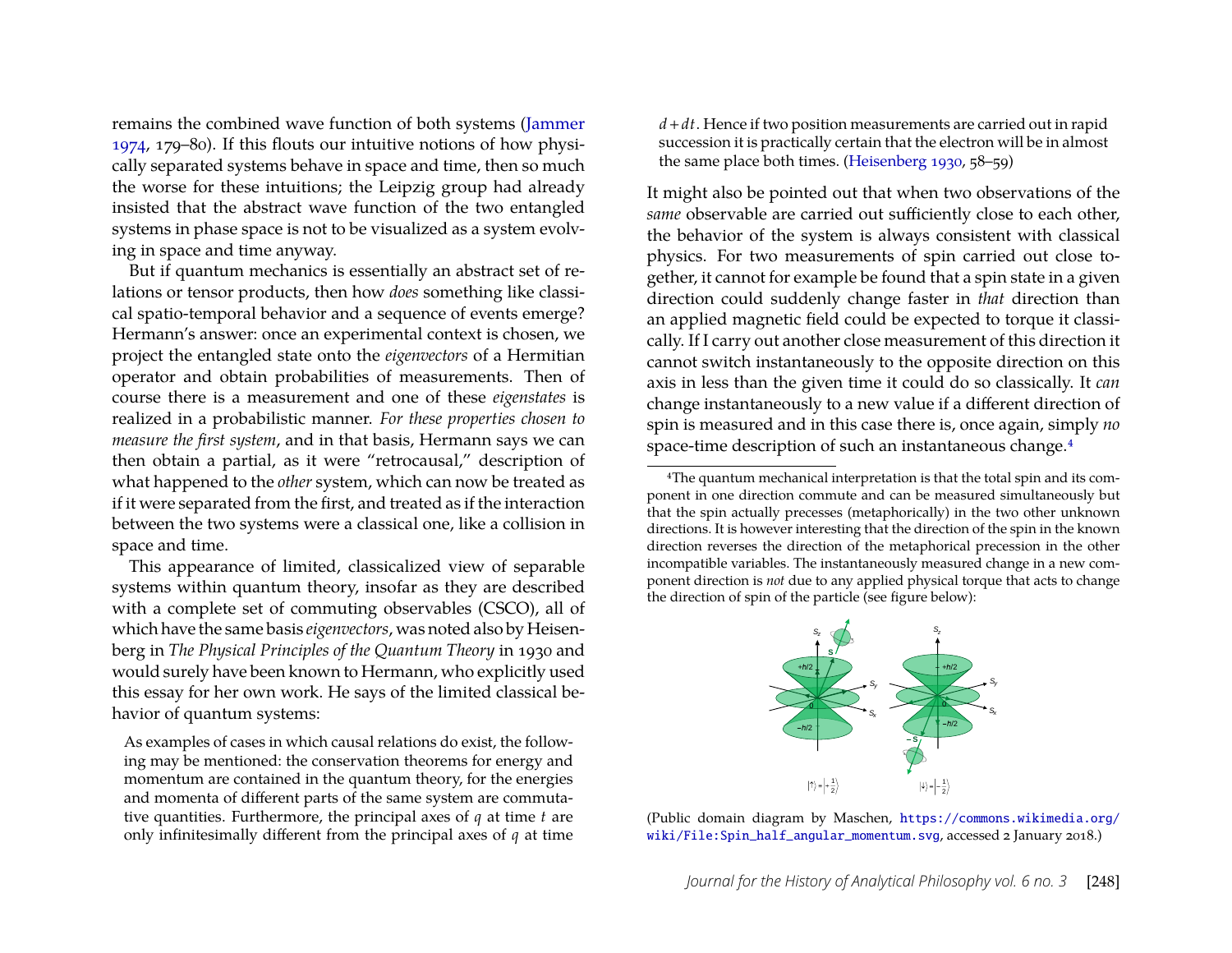The limited, classicalized behavior of a quantum system or a set of them is contextual only. If we confine our view to only the maximal set of mutually commuting operators (MMCO) determined by the basis of common *eigenvectors*, to this degree only do we develop a quasi-classical story about "what happened" in an intuitive spatio-temporal and causal format we understand and partially visualize in space and time. So for Hermann the appearance of a quasi-classical story about a system is a perspective-relative matter but the classical seeming behavior on the chosen description is for all that a legitimate partial spatio-temporal representation of what would otherwise be an abstract evolution of the wave function of the two entangled systems in higher dimensional phase space. So roughly speaking Hermann's answer is this: classical behavior and visualization is a matter of occupying, or being embedded in, a *perspective* or point of view from within a much broader system of relations, and not from outside of it looking in. When the interior perspective is adopted, it will seem in a limited way that the relations observed between the observer system and object system are semi-classical ones but only if the properties of the system are confined to the experimental context of the CSCO.

Max Jammer, in his otherwise sympathetic review of Hermann's ideas, questioned whether her classicalized partial reconstruction of the event should be considered a *causal* account of a collision between an electron and a photon [\(Jammer 1974,](#page-19-1) 209–10). Jammer believed that Hermann had shown only how an electron at a certain position *could have* led to the detection of a photon at another position, but not that it necessarily had to be so, not even in retrospect (the electron did *not* after all have a definite momentum at the position where the collision occurred).

Hermann was clear that her case was not a past attribution of a position *and* a momentum to the electron as in Heisenberg's "time of flight" example where we can conceivably violate the uncertainty principle but only in the unverifiable past

[\(Heisenberg 1930,](#page-19-4) 24–25). An electron at a position colliding with a photon did not *have* to lead to the photon being detected where it was, it simply did in this case, and for this context, which could not have been predicted *a priori* (see [Heisenberg](#page-19-4) [1930,](#page-19-4) 24). In this respect Hermann's view of causality as an incomplete analogy for ordering appearances in a certain experimental context, differs completely from Schlick's view that the *Kausalprinzip* is a linguistic schema for making predictive statements [\(Schlick 1931,](#page-19-5) [1936\)](#page-19-6). As she says repeatedly, forward prediction of final states by initial states is not the main thing, nor is it necessary for a causal *interpretation* of events that have already happened, in which the two states are already given and then of course the sense of prediction has changed completely:

[Q]uantum mechanics requires a *criterion* for causality and takes it, like classical physics, from the possibility of predicting future events. In contrast to classical physics, however, it has broken with the hitherto almost self-evident appearing presupposition that each causal claim may be verified directly by the prediction of the effect. In all cases of in-principle unpredictable events, the causal explanation quantum mechanics gives for them can only be verified indirectly by inferring backwards from these events to their cause, and by further deriving, from the assumption that this cause was present, predictions of forthcoming events whose occurrence can be verified empirically. [\(Hermann 1935/2017,](#page-19-7) 262)

Jammer's seems to me an overly harsh interpretation of what Hermann meant. She also denies that the resulting measured position of the photon was predictable even in principle, simply by determining *where* the electron was [\(Hermann 1935/2017,](#page-19-7) 257). She does however say that given the reverse derivation of the position of the electron from the position measurement on the photon, *in a context where the two positions are both given*, then they can be retrospectively connected as ordered by cause and effect, in the sense of representing them in a sequence, where the one event *was* followed spatio-temporally by the other. We must imagine the *two* determined positions of the systems being given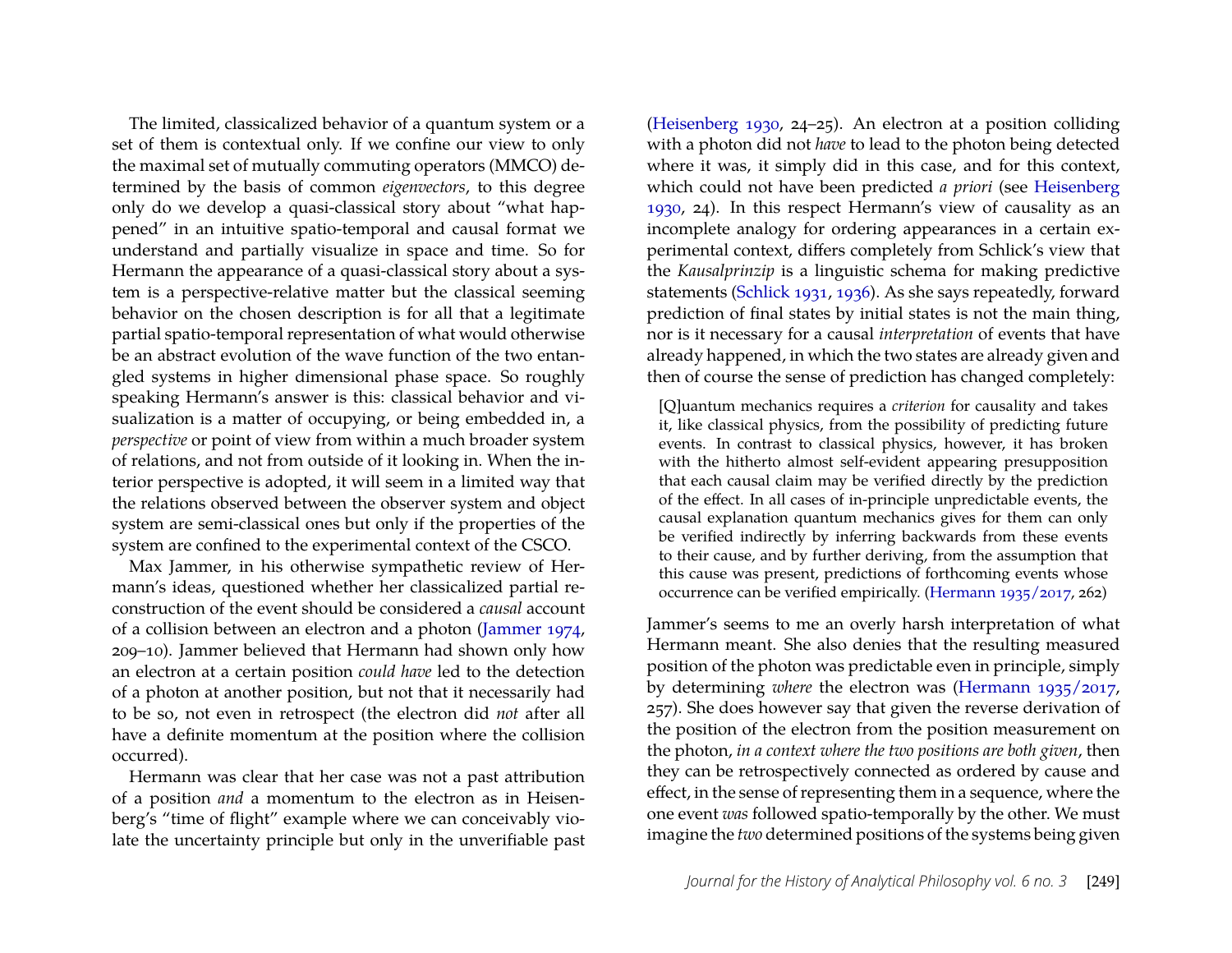and drawing in thought a connection between these positions in the reconstruction of a collision event. It is quite a different thing to go backwards to a time when *only the position of the electron is known* and say that the position of the photon is not yet known but predicted. How could that be the case? I can't believe that is the correct interpretation of what she meant.

I think, in consideration of what Hermann will say later about causality, she only means that in a given context, an interpretive causal *analogy* becomes possible within which the *two given positional measurements* can be ordered together, and a limited analogical principle of cause and effect can be extended that allows us to order the states *as a sequence of space-time perspectives of the positions of particles undergoing a collision*. But that context will require both measurements of position to be assumed and the separability of the two systems. The important thing for Hermann is that even indeterministic events admit, *post-hoc*, of being placed in this kind of sequential space-time format as a viable *analogy* or format for a very limited, contextual representation of what has already occurred, not to *predict* what will happen given only one datum, the position of the electron.

Incidentally Hermann's very subtle Nelsonian view of causation as an *analogy* only for connecting appearances (of which more later) appears to me to fit well with Kant's own special interpretation of causality, which is also, in a certain way, analogical and post-hoc. Kant uses the famous example in which the sides of a house *could* have been experienced in any order and there is no "succession in the object" as he says. The *a priori* prediction of the sequence is *not* the issue and is in fact impossible given that one is free to see a house in many different sequences of perspectival views of it. Nevertheless, the *category* of causation applies even to this example. Once a given sequence of views has occurred for the observer in a certain order he has to retrospectively connect, synthesize, these views in *that* order for that sequence to add up to the experience of viewing a house. Once the sequence of views is apprehended, it cannot be altered in memory or imagination, upsetting the space or time order of the perceptions. Removing the space and time "places" occupied by the views in the sequence in effect destroys the *idea of a sequence* and replaces it with a random shuffle of views in which one cannot know where or when each view is to be placed. That removal of an objective sequence of views would undermine and destroy the experience of *having viewed* a house and not a random jumble of views that do not constitute an object. Even Kant's famous discussion is mostly about ordering or synthesizing the views of an event that have already been apprehended.

Hermann's view of causality is also, of course, perspective dependent and thus her view of what creates a foundation for a perspective is the primary framework, within which we can return to the question of what she really meant by relative causal reconstructions in a given perspective.

### **3. A New Transcendental Argument**

The question of how quantum mechanics seems to flout space, time, and causality was very prominent in Heisenberg's circle. This discussion was, of course, heavily influenced by Bohr, who also saw the space and time representation of quantum states as one of its most problematic new aspects. As Crull points out [\(2017,](#page-18-0) 8–11), of the three versions of complementarity that Hermann located in Bohr's work, the most central was the complementary relationship between the intuitive descriptions of the natural processes in space and time and the unintuitive and abstract evolution of the state of the system in phase space which utterly flouts spatio-temporal representation [\(Hermann](#page-19-7) [1935/2017,](#page-19-7) 265–67).

In Heisenberg's 1930 lectures he too presents a Kierkegaardian "either-or" where, on the one hand, we can obtain a description of "[p]henomena described in terms of space and time,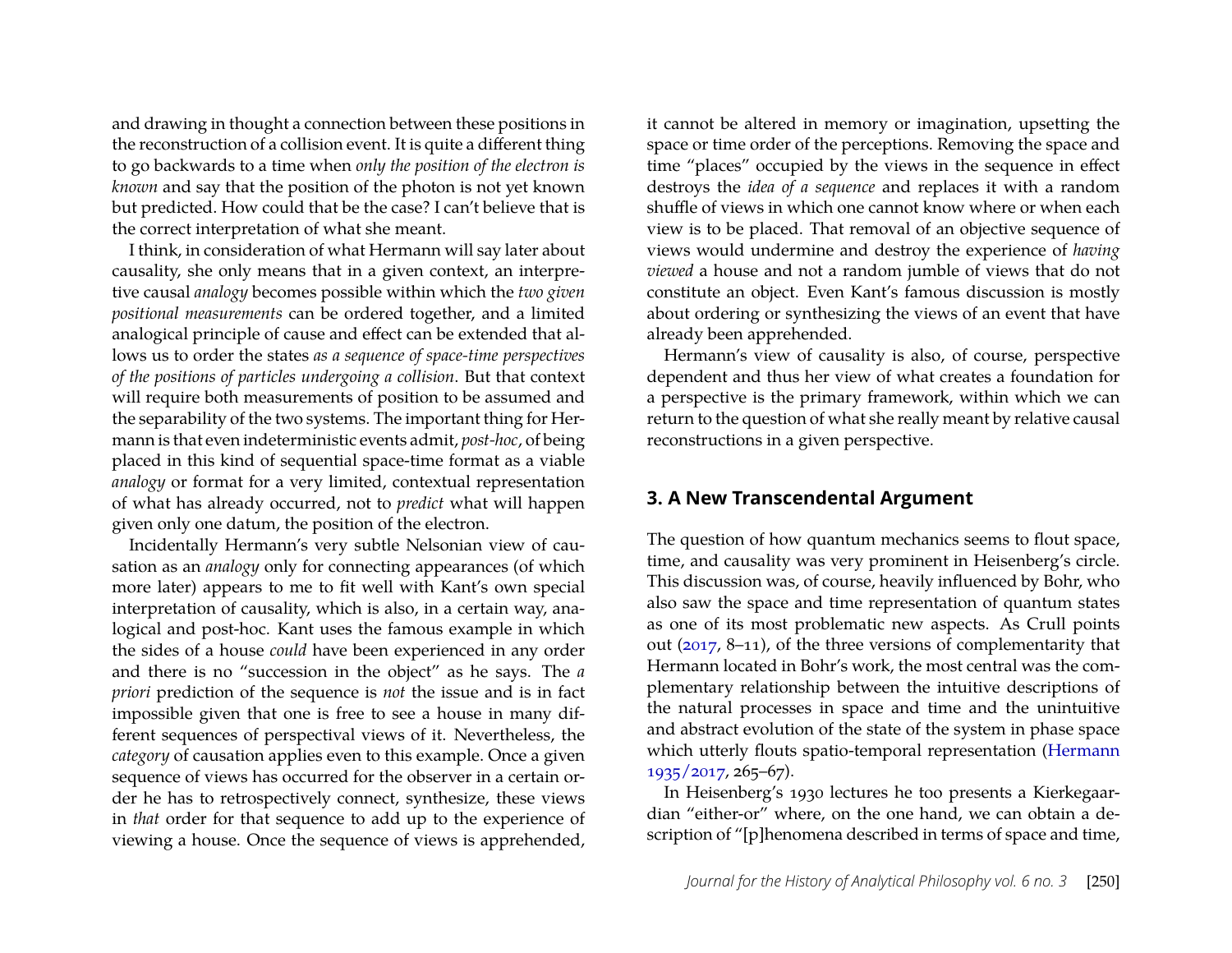*but* uncertainty principle", or, on the other hand, we can stick with the "causal relationship expressed by mathematical laws *but* physical description of phenomena in space and time impossible" [\(Heisenberg 1930,](#page-19-4) 65). This statement by Heisenberg is a little different from Hermann's view, since she regarded the analogical causal description as belonging to the (albeit limited) description of processes in space and time, that is, on the classical side of the divide, whereas Heisenberg regards the evolution of the Schrödinger equation of the combined system as the causal or deterministic element although the evolution is on abstract phase space and the spatio-temporal description does not apply to this evolution except in special cases where the degrees of freedom of the system coincide with the spatial coordinates. Hermann also *sometimes* spoke of causal relations in connection with the idea that the complete network of relationships is causally determined, that is on the quantum side by the Schrödinger equation [\(Hermann 1936,](#page-19-8) 343).

Von Weizsäcker is quoted in Heisenberg's essay about discussions in Leipzig as saying that Kant's spatio-temporal account of experience of objects "is essentially correct" and a viable format for the organizing of experience, but only if "relativized" to each experimental context [\(Heisenberg 1979,](#page-19-3) 70). Von Weizsäcker also points out that quantum mechanics does not need to respect the classical categories of space, time or causality "except in this relativized way." In that sense, he says, the Kantian categories are like the law of the lever, correct but only in a relativized and incomplete domain of application [\(Heisenberg 1979,](#page-19-3) 73– 75). Clearly some of this must have influenced Hermann's mature view. In fact, Heisenberg seems to be attributing aspects of Hermann's later view to von Weizsäcker! Heisenberg decisively credited Hermann with the breakthrough to a relational conception of quantum mechanics and limited or contextual space, time, and causal representation: "that's it, what we've been trying to say for so long!" he exclaimed to her (see [Jammer 1974,](#page-19-1) 209).

What Hermann contributed, with her perspectival interpretation, was in a way very different from what Bohr, Heisenberg and others were saying, at least originally, about the classicalquantum divide, and about the need to retain the classical language or a classical interpretation of the measuring device on one side of a "cut" in order to interpret experimental observations. Their argument was rather positivistic, not Kantian, along the lines of: "we must interpret the measurement device classically, or else what do the measurements mean? If the device and the object are both treated as an entangled system the device would be capable of giving measurements that were superpositions of the classical variables and this would be nonsensical."

But this tenet of the orthodox Copenhagen interpretation was also strongly challenged at the time. For von Laue, Einstein, and Schrödinger, for example, there was no such requirement to retain the classical language for all time. As Einstein wrote to Schrödinger, if position and momentum and other noncommuting variables were subject to "a shaky game" [\(Fine 1986,](#page-19-9) 18), then why not find other *combined* observables (not hidden variables) and try to construct a causal story of atomic processes or systems evolving in this new, ever-changing basis? Einstein had pulled off the trick before of combining energy and momentum into a spatio-temporally invariant energy-momentum vector so why not something along these lines?

Because of its completeness and basis independence, Hilbert space (a space of orthogonal *functions*) has the built-in property that any state in the most complex superposition for some classical operator like energy will also be an *eigenstate* for *some* other Hermitian operator on some very abstract basis indeed. But this mystery operator is just a mathematical possibility; it may be forbiddingly complicated, or even impossible to realize three-dimensionally. Even if one did, what would this strange property represent physically, what would the basis functions be, and would they even be tractable to analysis?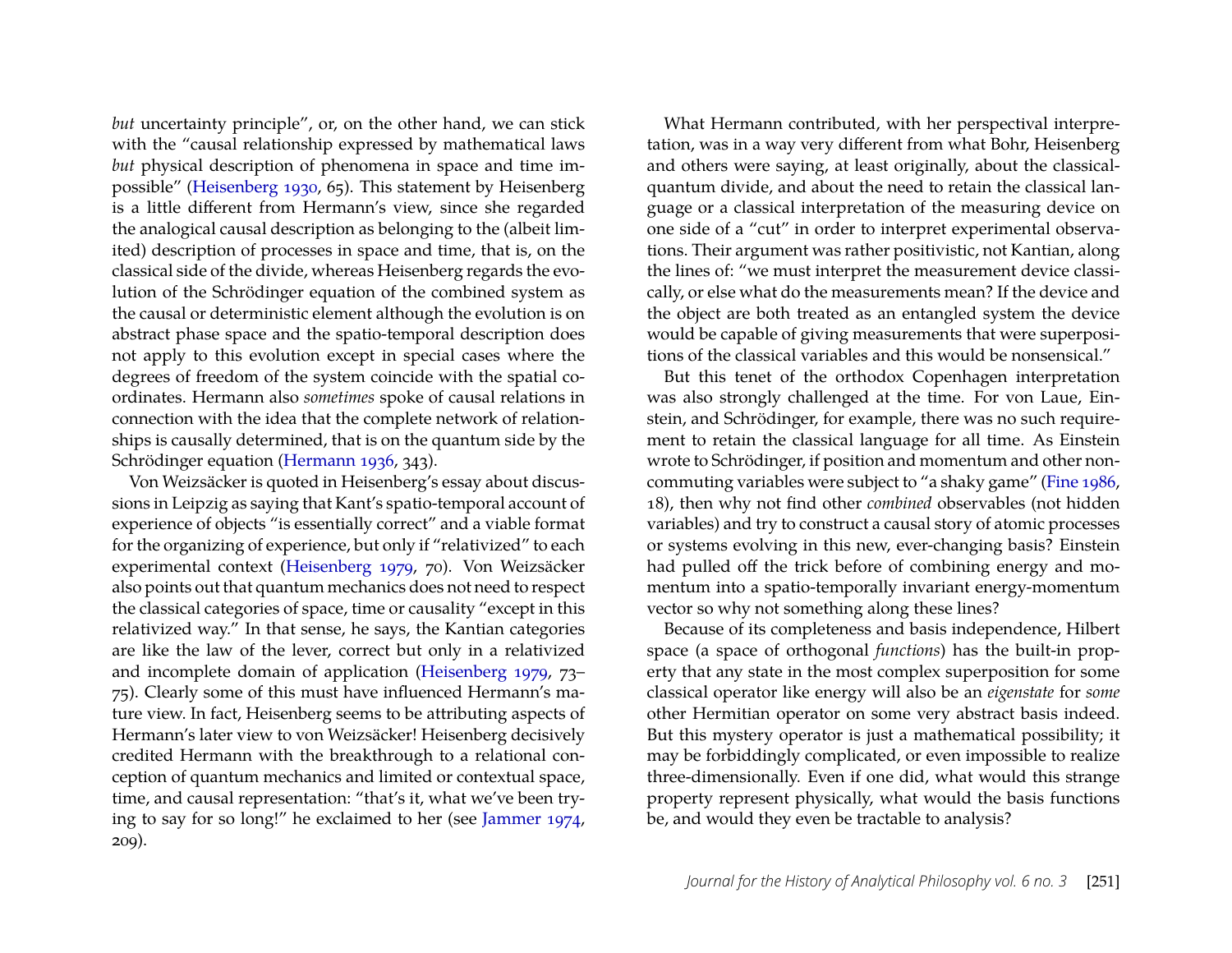Hermann was certainly aware of this rather desperate "way out" of the shaky game and rejected it [\(1935/2017,](#page-19-7) 240). Some neo-Kantians like Cassirer however welcomed the break with the past and encouraged a complete rejection of intuition, for example the intuition that particles have any distinct identity, and an acceptance of the abstract ideas of functions and invariants in its place (see [Cassirer 1956;](#page-18-2) [Mormann 2015\)](#page-19-10). Russell [\(1927,](#page-19-11) chap. 4) also praised the elimination of the material atom and intuitive space and time in favor of Heisenberg's abstract matrix atom, warning that more extreme revisions to our intuitive concepts of space and time could be expected to result from quantum theory than even from relativity.[5](#page-8-0) Earlier, Ernst Mach had pushed for an "abstract physics," freed of the intuitive, or psychological, spatio-temporal and material format, and free to explore abstract invariant functional relationships wherever these might lead (see [Banks 2003\)](#page-18-3). Given these open questions, is the choice of classical language and a semi-classical description, comporting with a limited space-time and causal understanding, more than just an anthropomorphism or subjectively valid analogy? This is the question for Hermann's view and it is the key to her whole interpretation but not for the positivistic reasons given by orthodox Copenhageners.

The question is this: why are we duty-bound to find some intuitive spatio-temporal format within a world that, like Hermann, we recognize as essentially a non-intuitive quantum phenomenon? Why do we bother with these partially intuitive spatiotemporal and causal reconstructions within quantum mechanics except for our subjective convenience, or a misplaced allegiance to intuition? Hermann was absolutely clear that quantum mechanics in its complete form always describes entangled systems and an entangled universe in "a network of relations whose foundations ultimately remain indefinite" [\(Her](#page-19-7)[mann 1935/2017,](#page-19-7) 275). Crull describes Hermann's view as "fundamentally quantum" and only relatively contextual [\(Crull 2017,](#page-18-0) 15). But within this relational network, by a suitable choice of an observable basis we "can make a cut through them," choosing a basis of commuting observables, and classicalize some of these relations among those observables that are not only convenient for our powers of visualization but which also, as she says, are "indispensable" for "the development of physical knowledge" about the systems we investigate [\(Hermann 1935/2017,](#page-19-7) 273). Such knowledge is of course analogical and is a partial representation at best of the full set of relations:

[T]he quantum mechanical description by which, on the basis of some observation, a physicist determines his system, does not characterize this system completely and absolutely, but (so to speak) reveals only one aspect of it—precisely the aspect that presents itself to the researcher on the basis of the observation made here. [\(Hermann 1935/2017,](#page-19-7) 256)

Nevertheless, the limited aspect or classicalized perspective gives real knowledge and is not a *mere* representation; nature really does behave quasi-spatio-temporally and even (in a limited way) causally under those given limiting conditions and relative to context. The representation is perspective-dependent but not thereby unreal or illusory. Perhaps Leibniz's term fits these limited aspects best: they are *well-founded phenomena*.

And so here is the real point: we can understand what space, time and a special analogical causal representation really are by virtue of quantum mechanics, we can understand the conditions under which such a representation is possible and what actually determines its possibility physically. The puzzle isn't to find spatio-temporal and causal foundations for quantum mechanics in general, via classical hidden variables. No such foundations are possible according to Hermann. Rather, the

<span id="page-8-0"></span><sup>5</sup>[*From the editors:* Erik Banks indicated that "Russell (1913)" also supports this view. However, that text was not listed in the bibliography, and we are not sure which text he intended to cite. Given that, we have deleted the reference from the main text.]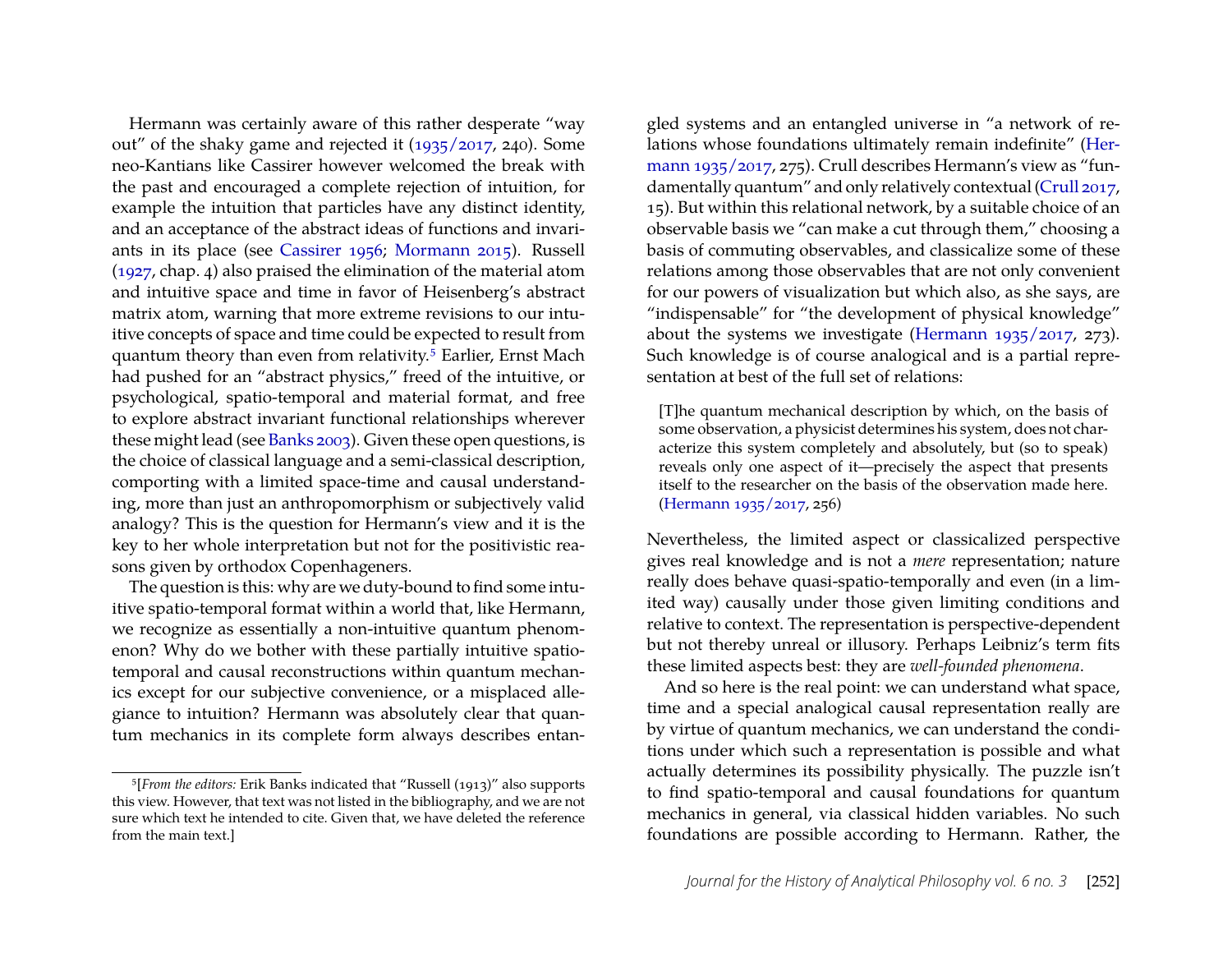puzzle is, in reverse, how to let quantum mechanics reveal for us the emergence of classical spatio-temporal physics as a "perspectival fact" contained within quantum mechanics. Quantum mechanics is therefore not to be taken just to *flout* all spatiotemporal and causal representations of physical systems, as it seems at first, by considering only the grandest set of relations of systems in an entangled, evolving wavefunction. No, quantum mechanics also gives, under special conditions, the *foundations for classicalized spatio-temporal representations of nature* we never were able to penetrate within classical physics—or even relativ-ity.<sup>[6](#page-9-0)</sup> I believe this is a true transcendental argument if there ever was one.

The key to the new transcendental argument à la Hermann is her perspectivalism. For Hermann the whole quantum mechanical wave function of entangled systems is foundationless because it is a "perspectiveless" shifting jumble of all interrelated possible perspectives an observer inhabits and takes upon a system, involving entangled relations of virtually any variables subject to the ingenuity of the physicist. This basis is entangled with that, and this basis projects its basis vectors onto that one, as the system evolves deterministically in time according to the Schrödinger equation. The wave function is a complete state description and needs no hidden variables because we can already obtain all the information about causal connections that is potentially accessible simply by investigating one or another aspect of the network, i.e., adopting limited perspectives within it which carry limited causal stories and representations of its states and how they succeed each other in events. A quantum state *as such* has no preferred perspective or basis description in just one set of observables, for example the position or momentum basis; it is always multiply expressible (even when it is in an *eigenstate* for a given observable). The adoption of a perspective within this overall network of relations determines a basis and all interior relations are then to be judged from this standpoint [\(Hermann 1935/2017,](#page-19-7) 256). From this perspective, classical behavior and the possibility of spatio-temporal, and analogical causal description, emerges but only in a limited way relative to the observables accessible in the perspective. Most of the time the initial adoption of a perspective is a probabilistic matter, the system will not be in an *eigenstate* chosen by the observer, although it will always be in a state suitable for some "ideal observer" and his perspectival system of basis *eigenvectors*. But this isn't the important thing; the important thing is our ability to adopt a perspective in which we can separate out, provisionally, the two entangled systems of the measured object, the photon system, from the object, electron system and thus seemingly arrive at a limited classicized understanding of their relationship.

So, to me at any rate, this is the really wondrous thing about Hermann's view. She explains spatio-temporal representation as something that emerges perspectivally from within quantum mechanics itself. This position dovetails quite nicely with her neo-Kantian views, as I will show below, and, I think, even with historical aspects of Kant's own views on space and time representation.

# **4. Hermann and Wave Function Collapse**

A very interesting document is Grete Hermann's terse comment "Zum Vortrag Schlicks" on a Schlick lecture, published posthumously in *Erkenntnis* in [1936](#page-19-8) ("Quantentheorie und Erkennbarkeit der Natur"). Here she responds to a passage where Schlick seemingly directly criticizes her "nachträglich" (*post-hoc*)

<span id="page-9-0"></span><sup>6</sup>I mean that in classical and relativity physics, space and time or spacetime is always in some sense a given background or drafting board rather than a phenomenon to be explained and understood. We can analyze and understand space-time from within space-time but we cannot discuss any further foundations in those theories. Quantum theory may well be different in this respect.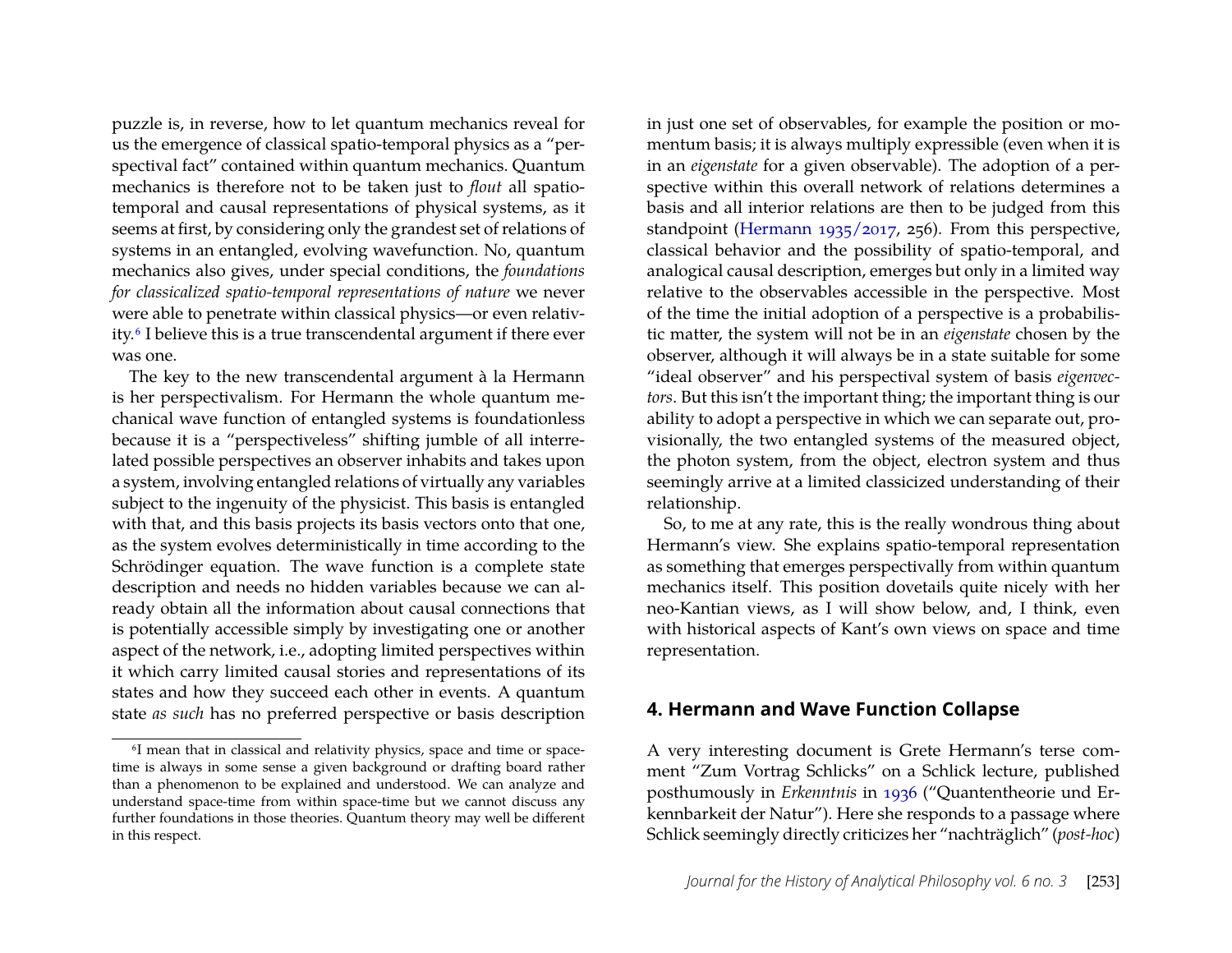interpretation of causal relations in the microscope experiment [\(Schlick 1936,](#page-19-6) 321–22). For Schlick, as always, causal knowledge is the *forward-looking* verificationist prediction of functional relationships, not postdiction (see [Schlick 1931\)](#page-19-5). The previous position of the electron as revealed by the present experiment does not mean that this causal relationship really existed in the past, since *at* the time of the collision the electron really had no position and "was really indeterminate." The correct description *then* was the entangled wavefunction of both systems. And of course even knowing the position retrospectively doesn't permit the prediction of the photon's position, not even in the retrospective story. But this only matters if one is a *forward* verificationist about causation and Hermann certainly was not that, having fully embraced the indeterminism of quantum mechanics. Schlick also criticizes Kant's principle of causality as purely an *a priori* principle for the *forward* prediction of causal relations. But that was not Hermann's understanding of Kant via Nelson and Fries, as upholding instead the claim of "the causal connectedness of nature" through relations, which she says is indeed upheld in the relational interpretation of quantum mechanics [\(Hermann 1936,](#page-19-8) 343). The continued insistence that causation be understood as forward prediction *a priori* seems to have drawn her ire.

The more interesting part of her response, however, concerns the fact that she apparently did not regard wave function collapse as a physical process in space and time. The collapse of the wave packet was not a physical effect of a "wave previously spread over space suddenly becoming confined to a small region" in what would have to be an instantaneous process faster than light [\(Hermann 1936,](#page-19-8) 342).

What was Hermann's view of wave function collapse, or instantaneous state transitions? One possible answer is that she may have already been a Bohrian although of a very special kind, a "no-collapse Bohrian," (perhaps even before Bohr himself). Scholars have already determined important relationships between Hermann and Bohr that have been characterized as Kantian, in particular the use of analogies when our knowledge is not intuitively presented but symbolic and analogical in nature [\(Chevalley 1994;](#page-18-4) [Crull 2017,](#page-18-0) 7–14, 17–19). Jammer credits Hermann with a "relational interpretation" of the microscope experiment that Bohr later arrived at after EPR [\(Jammer](#page-19-1) [1974,](#page-19-1) 208). Clearly she thought of a measurement as a kind of "classicalizing" of the total relational system relative to that basis wherein the measurement is made. Yet she also insists on keeping the total network of relations and interpreting the classicalized sections as a perspective or relative contexts contained within the overall set. And it is *always* the overall set of relations that provides the foundation for this form of representation. But does the adoption of a perspective then necessitate wave function collapse as part of her view, or is adopting a perspective more like occupying a branch in a relative state, or no collapse, theory?

Hermann's view will not involve collapse if we read her like Bohr, as interpreted by Don Howard. According to Howard, when all is said and done, Bohr held the following (very nuanced) view:

What Bohr meant by a "classical" description was not a description in terms of classical mechanics or electrodynamics. It was, instead, a description wherein one assumes that object and instrument are separable, that they do not form an entangled pair. But since they do form an entangled pair, how is such a "classical" description possible? What I think Bohr meant is this (see Howard 1979, 1994): Given a pure state correctly describing any system, including a joint system consisting of an entangled instrument– object pair, and given an experimental context, in the form of a maximal set of comeasureable observables, one can write down a mixture that gives for all observables in that context exactly the same statistical predictions as are given by the pure state. But then, with respect to the observables measurable in that context, one proceeds as if the instrument and object were not entangled. One can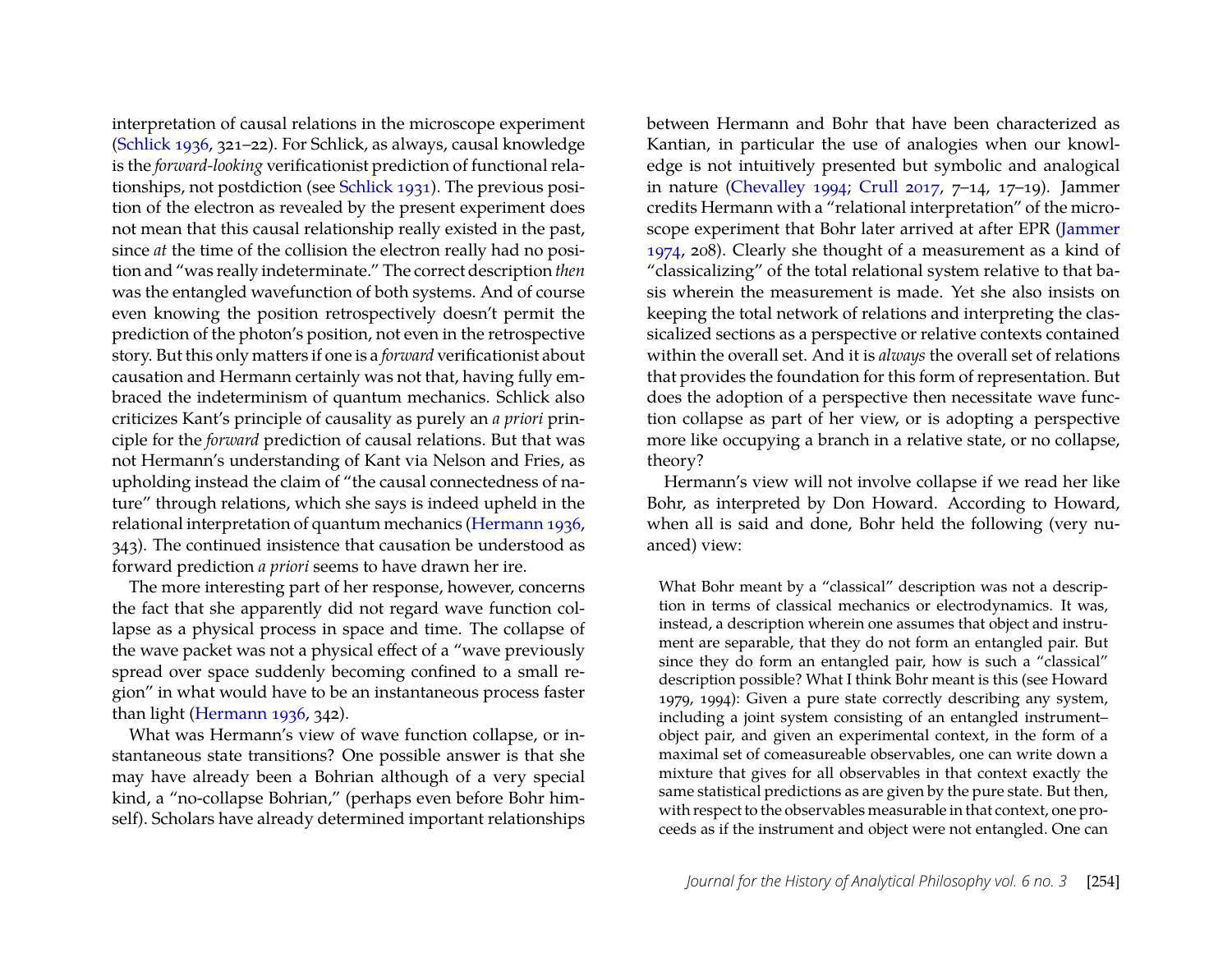speak as if the measurement reveals a property of the object alone, and one can regard the statistics as ordinary ignorance statistics, the experiment being taken to reveal a definite, though previously unknown value of the parameter in question. One short step now to complementarity, for the mutual incompatibility of the experimental contexts for measuring conjugate observables implies that different contextualized "classical" descriptions in terms of mixtures of the aforementioned kind are required for incompatible observables. Relativizing to experimental context makes possible an unambiguous, "objective" account of the object as not entangled with the instrument and, in so doing, implies complementarity. No wave packet collapse. No antirealism. No subjectivism. [\(Howard](#page-19-12) [2004,](#page-19-12) 675)

If we have a pure state for an entangled system, we can write down a density operator for this state in the basis of a chosen observable and obtain *another* density operator such that, for the observer in that basis, the state will seem to behave empirically with regard to measurement *as if* it were a classical mixture, obtaining the probabilities of a measurement as a kind of perspectival effect of our point of view on the entangled system rather than as a physical process of wave function collapse. In effect, we have again classicalized the quantum state for the observer who can believe that he or she is dealing with two separable classical systems, albeit probabilistically, but the classical format is simply a perspectival effect of being embedded in an overall relational network which *does not collapse* and which continues to provide from within it the foundations for the classical context in space and time. The overall relational network remains in a quantum mechanical pure state albeit differently expressed in another basis. The trace of the square of the density operator will still reveal the difference, of course, even to the embedded observer. So the observer will know he is still within a network of relations that is behaving in a limited classical way from his perspective.

As Howard shows, we can perspectivally and in a limited way represent the probabilistic nature of quantum mechanics as if it were classical or statistical uncertainty, as occurs when we provisionally separate the measured and the measuring system and classical behavior seems to emerge from quantum behavior. We can thus classicalize sections of quantum mechanics by taking up a certain internal perspectival view of the relational network which is really still *always* a network of relations (and our classicalized mixture *really* a pure state in Howard's example).[7](#page-11-0)

Hermann's remarkably similar view about the probabilistic collision of electron and photon is that when the measurement occurs it is unpredictable in principle, of course, but potentially comprehensible as *a classical statistical uncertainty* in the causal story created by adopting that perspective. A pure quantum state indeed behaves like a classical mixture to an observer occupying that relative context. In that perspective, the quantum event can be comprehended *as if classically statistical* and is thus amenable to a retrospective reconstruction of the collision *as if it were* a sequence of positional events connected together into paths through space and time.

<span id="page-11-0"></span><sup>7</sup>There are obvious connections between the relational approach and the relative state interpretations of quantum mechanics, the "one world–many observers" versions in particular (see for example [Bitbol 1991\)](#page-18-5). Making the classical world emerge from quantum foundations is a main goal of the interpretation of quantum mechanics. The difference here is the use of the "Kantian way of thinking" to accomplish this, which is the real novelty of Hermann's approach I believe and of course her historical priority is also important to recognize. Epistemologically, there may be important connections between Hermann's neo-Kantianism and *Spaltung der Wahrheit* and the program of "perspectival realism"—see [Massimi](#page-19-13) [\(2016\)](#page-19-13)—although I do not have space here to explore this. As Crull mentions, although Hermann's ideas were generated by thinking about quantum mechanics, she also thought about branching out and applying her philosophical ideas more generally and it is quite possible that she saw them as a kind of general epistemology of science similar to what perspectival realism is proposing. I do not have enough knowledge of the movement to judge whether this is so.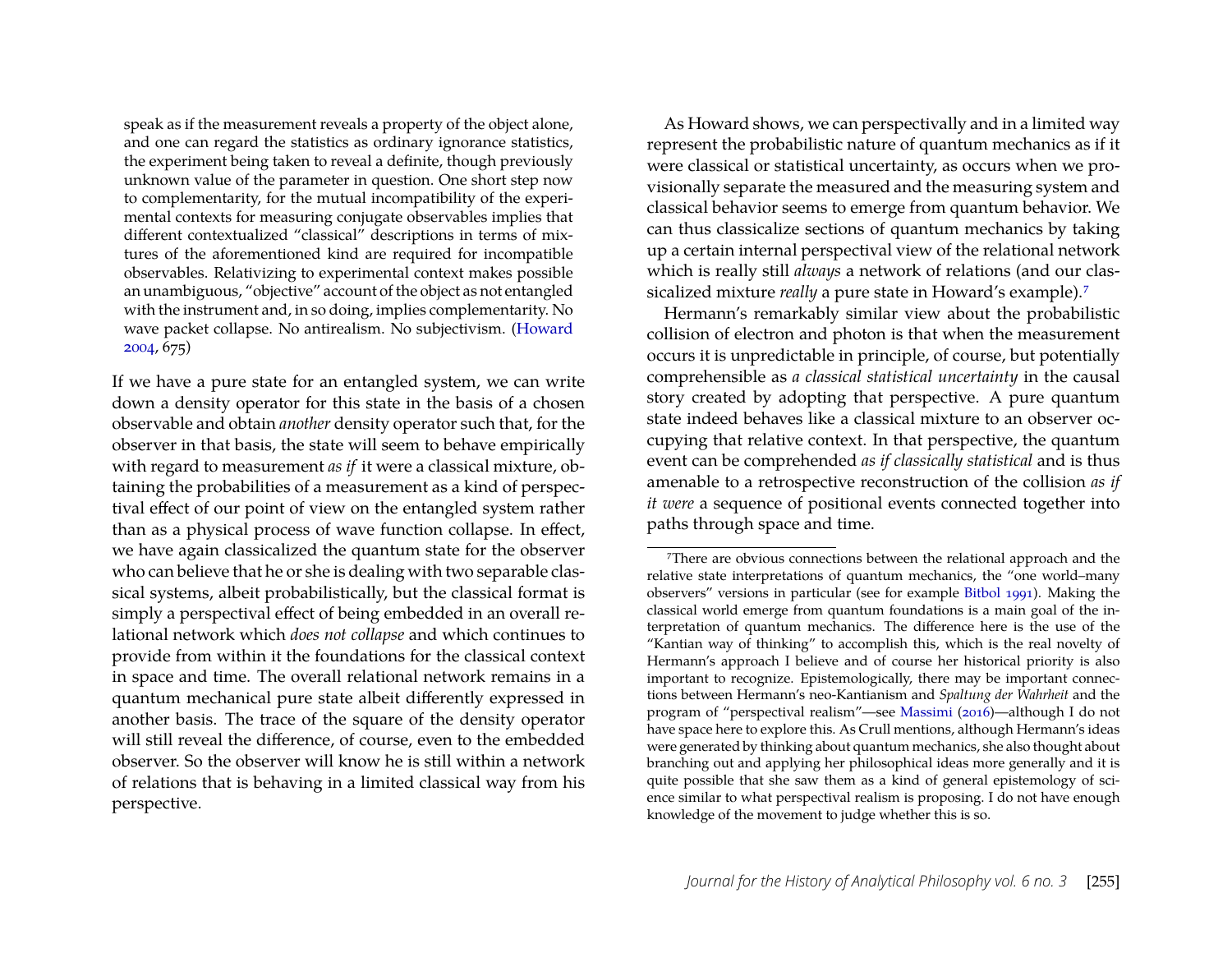### **5. Causal Relations as Analogies, Hermann's Neo-Kantian Heritage and a "Spaltung der Wahrheit"**

I now want to tie in Grete Hermann's relational view of quantum mechanics to the neo-Kantian lineage of ideas, in hopes of backing Crull's claim that Hermann has indeed revealed the outlines of an *echt* Kantian approach to quantum mechanics and to connect what I have called above her "transcendental argument" supporting space-time and causal representation, with its ultimate Kantian roots, and in my own way backing Hermann's claim that limited contexts and perspectival reconstructions within quantum mechanics represent in their own way *real knowledge* and not *mere* representations suitable to human intuition. (This objection might be urged against Howard's nocollapse Bohr as well as Hermann: what does it matter that quantum relations "seem like" classicalized relations, such as the measurement of mixtures, from the limited perspective of an observer? Is this not the philosophy of the *Als-Ob*?)

As was said before, Hermann was part of Leonard Nelson's neo-Friesian school. Not everyone is familiar with Fries and his version of Kantianism. This is unfortunate because, according to Beiser [\(2014\)](#page-18-6), Jakob Fries was the real founder of neo-Kantianism, in so far as that word denotes a movement of scientifically minded philosophers who rejected German Idealism and instead embraced Kant's work as a philosophy suitable for scientists as well as philosophers. Fries was considered a psychological Kantian by some (see [Hatfield 1991\)](#page-19-14), but Beiser says that he is better understood as introducing what came to be known as the metalanguage–object language distinction (which was incidentally one subject of Nelson's collaboration with Hilbert and the metamathematics program at Göttingen). For Fries, we must separate the metalinguistic psychological justification of synthetic *a priori* principles *as necessary to our thought*, from the conditions of their validity taken as axioms without further proof or justification [\(Beiser 2014,](#page-18-6) 31–32). Hermann herself points out that Fries rejected Kant's distinction between our knowledge of phenomena and the unknown thing in itself [\(Her](#page-19-7)[mann 1935/2017,](#page-19-7) 271). She defends this view in Heisenberg's essay where she corrects von Weiszäcker [\(1935/2017,](#page-19-7) 257) and says that the atom is expressly *not* a *Ding an sich* but a "transcendental object of experience," that is a function unifying sensory data into an object of experience, not something beyond. The thing in itself is something "we know not what", a simple expression defined by our ignorance of it, and not an independently subsisting thing that is causing phenomena. For example quantum mechanics is essentially "foundationless" for her and as such needs no *Ding an sich* for foundation. There is simply a self-sustaining system of relations and literally nothing beneath that level.

Hermann also explicitly calls attention to two Kantian themes in her work: to the importance of the antinomies in understanding the *Ding an sich*, and to causation as an "analogy." In the second antinomy, Kant discusses the "conflict of ideas" between the Leibnizian view where matter, space, and time must be grounded in simples, or monads, and the continuum view where the smallest parts of nature or space and time are made up of still further relations with further structure (time is made up of extended times not instants, space of spatially extended parts not points) and no simple thing is empirically discoverable. If we take the continuum view, Kant thinks, the world would dissolve into an ungrounded system of mere relations without ultimate relata, which he cannot accept. And if we take the view of the *Monadology*, we seem to be unable to generate a continuum out of simple elements like monads, as Leibniz actually attempted to do in his later years.

As Kant explains at the end of this discussion, what makes appearances always complex, and never the perception of the absolutely uncomplex and simple, is the fact that we do not stand outside reality from a God's eye view (as one does in the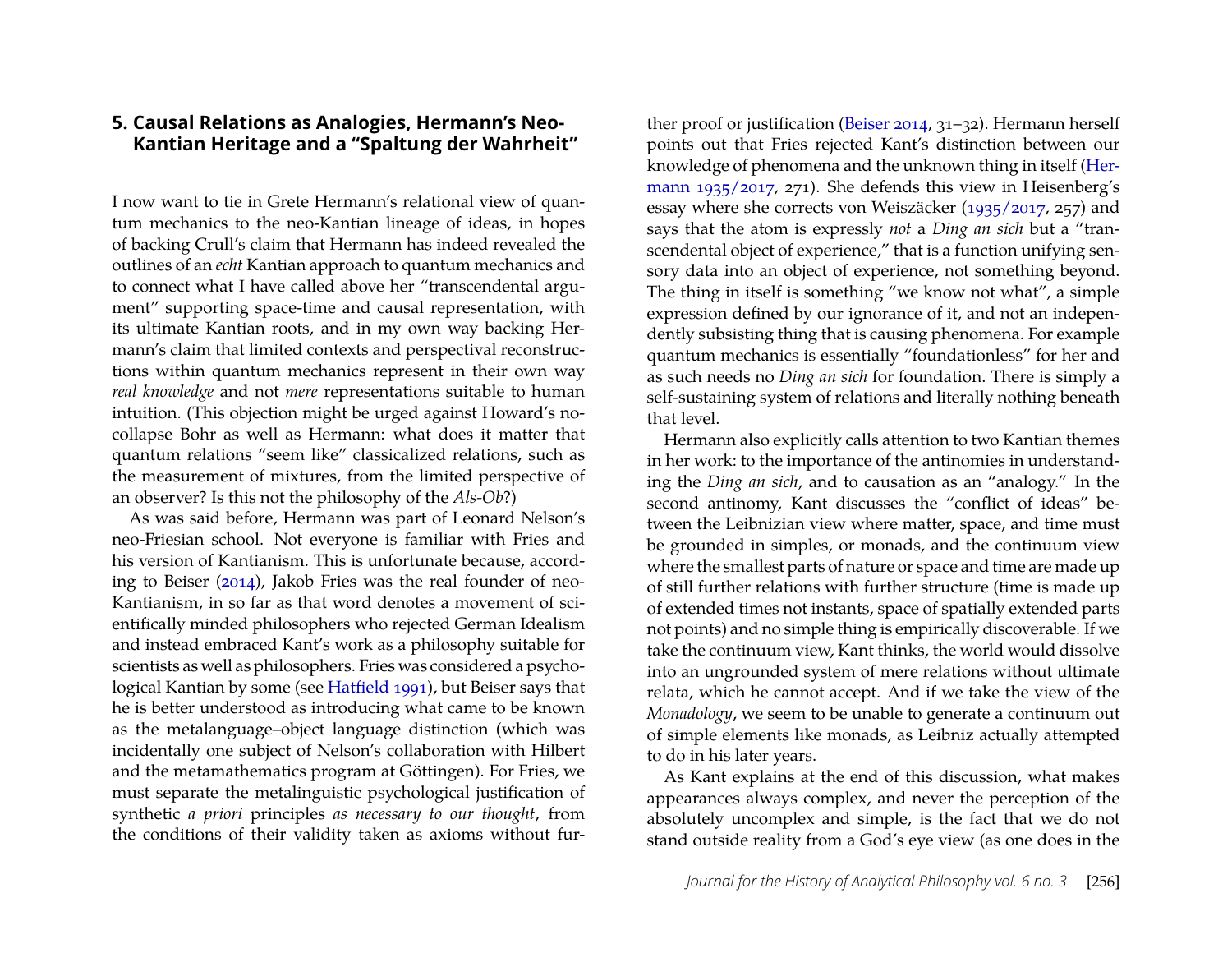*Monadology*). We always occupy a perspective *within* the system of experience, which means it is automatically divided up between a subject and an object, or points in space or time occupied as opposed to other points represented from the chosen perspective. No experience, no perception, not even of the self, can therefore actually *be* simple if it is already embedded in this kind of subject and object representation.

As Hermann now points out, and this is a clear result of her work with Nelson, causation is *fully* part of the phenomenal continuum side of the antinomy. Appearances are not *caused* by unknown things in themselves, causation is only applicable within appearances. As she says, when we understand changes in natural phenomena like motion through differential equations, or when we analyze the continuous mass-density of a body, we do so not by attributing properties to simples or points, but by working entirely within extended regions, by making them smaller and smaller but always considering neighboring points as well, never the point in itself [\(Hermann 1935/2017,](#page-19-7) 273). Causation, she points out, *cannot* be the discrete following of a state by a successive state by cause and effect, because in a continuum there is no unique successor state. Similarly one cannot locate an instantaneous velocity acquired at a point in free fall, the velocity is also changing continuously, nor can one define a continuous mass density as a property at a point, one can only consider smaller and smaller extended regions and think of the point as the limiting case of mass densities at neighboring points [\(1935/2017,](#page-19-7) 273). It would seem, then, that the continuum of space and time and the limited causal principle are applicable only when we occupy a perspective within appearances and it is only in that sense that these spatio-temporal *and causal* aspects of reality seem to us to have a real foundation as a *representation* of relationships which may or may not be spatio-temporal.

Hence, Hermann sums up:

The concepts of substance and causality, and with them those of things in space and of their states evolving in accordance with nat-

ural laws, are not thereby eliminated from physical consideration. It has only become apparent that they do not describe adequately the natural events but are rather used as mere analogies. Qua such analogies, however, they have their use—indeed they are indispensable for the development of physical knowledge. It is enough to make a 'cut' somewhere in the investigation of this relational network across which the relational connections cannot be traced, and in this limited perspective one conceives of things in space and of causal links for processes. [\(Hermann 1935/2017,](#page-19-7) 273)

The causal connection of appearances, for example, the retrospective connection between the positions of the photon and the electron that we represent as a collision, is simply an *analogy* for synthesizing the appearances together within a given perspective (position measurement on the photon). Causation as applied in this format does not get into the representation of *how states cause other states* or how the electron at one position actually causes the photon to bounce off of it and fly into the microscope lens and be detected on the plate. It is at best a reconstruction of the events in the perspective as a collision at a certain place, but since we will always lack the precise momenta in this perspective, it is not representable completely as a classical collision, only *analogous* to one in these respects on which the reconstruction is based. Her Nelsonian view of causation as a perspectival analogy only best informs what she really meant by "causality."

Hermann thus made the explicit connection between the appearance of classicalized systems within quantum mechanics in her relational view, and the appearance of space and time representation and causal analogies in her neo-Kantian philosophical view. In both, classical behavior, and space and time and limited causal representation, appear only when occupying a position or perspectival point of view within an overall system of relations that is fundamentally quantum and not spatio-temporal. *Outside* of occupying a perspective on those relations, or a subject-object condition, there is no such thing as a classical or spatio-temporal representation of nature.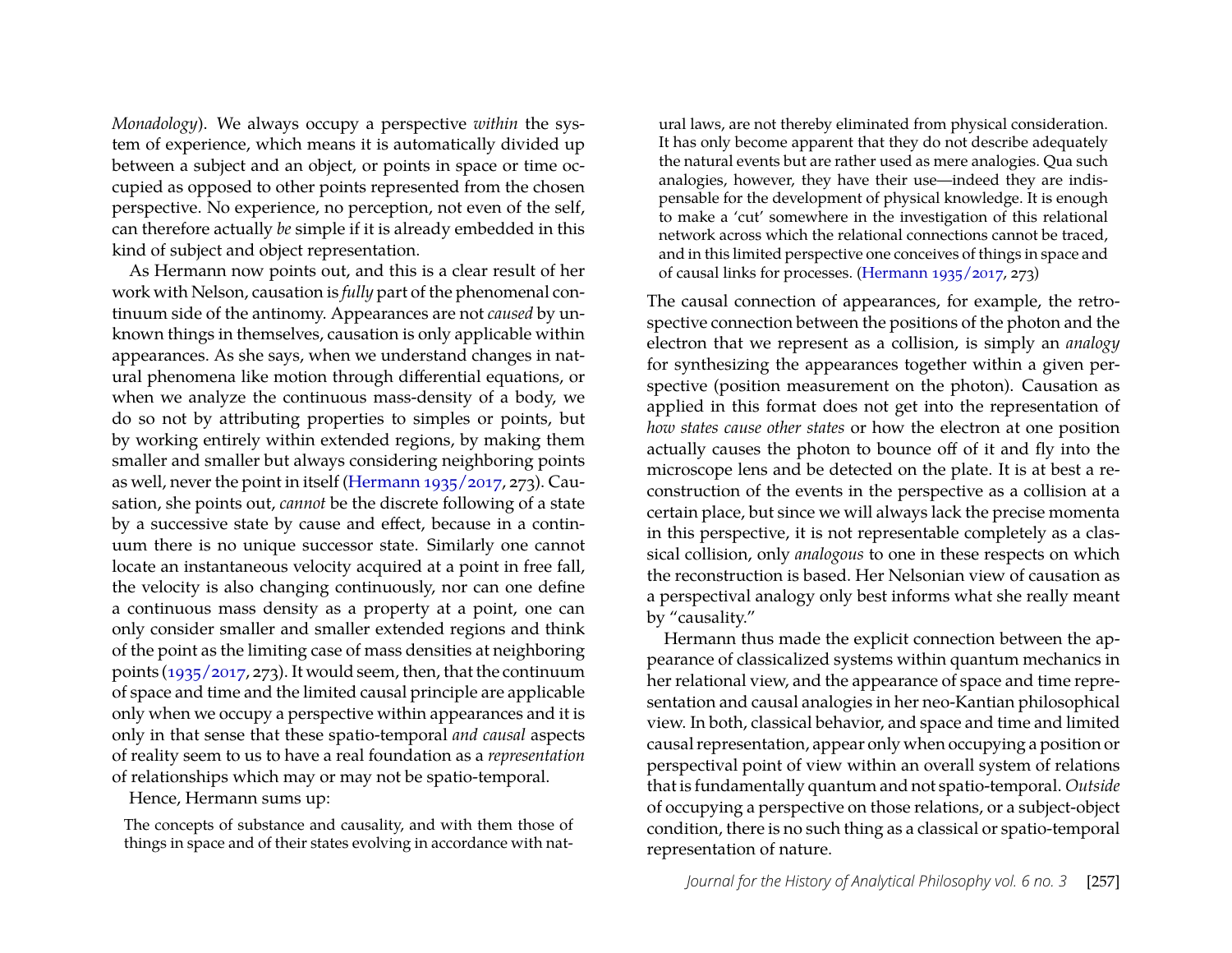How many possible perspectival systems can be found within the overall system of relations, and will these different systems be compatible or incompatible? Here there occurs what Hermann calls a "Spaltung der Wahrheit," a splitting or fracturing of truth, a term she draws from Friesian philosopher Ernst Friedrich Apelt. For example, in the microscope experiment, it is clear that one can occupy the position basis perspective or the momentum space perspective and occupy very different and incompatible worlds, each of which has a semi-classical or spatio-temporal nature as either particles or waves. The wave story on momentum space corresponding to "the collision of two particles story" in the position basis, for example, is going to look very different indeed and is fundamentally split off from the other perspective.<sup>[8](#page-14-0)</sup>

But since spatio-temporal representation depends on the adoption of a particular perspective, and because the system of relations contains *many* such perspectives within it, the adoption of the one basis simply rules out sharp or classicalized behavior in the other basis, so the choice of one perspective of classicalized perspectives simply excludes the other, and we have a multitude of perspectives instead of a simple unified view of nature in space and time—in a rather startling contrast to relativity where there is a universal stage, not all of which is accessible at any time or place to every other observer, but which does not face the splitting of spatio-temporal perspectives as in Hermann's view of quantum mechanics.

#### **6. Kant, Helmholtz and Hermann: A Comparison**

The critical result, then, of the above investigation of Hermann's views is as follows: quantum mechanics can flout space-time description because its relational network of entangled objects and perspective-independent evolution is more general than the restricted space, time and limited analogical causal representation of natural processes. Non-locality, delayed choice experiments, the sudden and instantaneous changes from one state vector to another, none of this should surprise us if that is true. What Hermann has shown, in my view, is that we should adopt this "fundamentally quantum" view and use it to explain the emergence of spatio-temporal representation from within a system of relations that is not spatio-temporally representable.

This seems to me to be by far the most exciting prospect for Hermann's neo-Kantian view and it connects well with Kant himself (see [Banks 2014\)](#page-18-7). The case could be made that within Kant's *Critique of Pure Reason* a "perspectival principle" of subject–object representation also plays *exactly* this primary role in founding the spatio-temporal representation of experience both intuitively and intellectually [\(Friedman 2012;](#page-19-2) [Banks](#page-18-7) [2014\)](#page-18-7). Space and time representation is intuitive for us, and not conceptual, in one sense not because it *has* no further foundation or analysis and must be taken as brute, but rather, as in the analogies section, we are always embedded in a perspective and that fact itself is responsible for generating this phenomenon of spatio-temporal representation.

Some of our spatio-temporal representation is clearly a schematic construction such as the construal of dynamical processes and enduring and extended objects of experience which must be synthesized or put together by rules or categories. As an observer occupying a perspective, I always have structured intuitions, these resemble relatively simple "snapshots", like a jumbled stack of photos. Each photo exhibits something like an

<span id="page-14-0"></span><sup>8</sup>An interesting question I leave out of consideration here is what happens when two observers who have occupied different perspectives compare their measurements made of incompatible observables? Does one observer *A* in effect "measure" the other *B* and do those measurements *AB*–*BA* commute or not?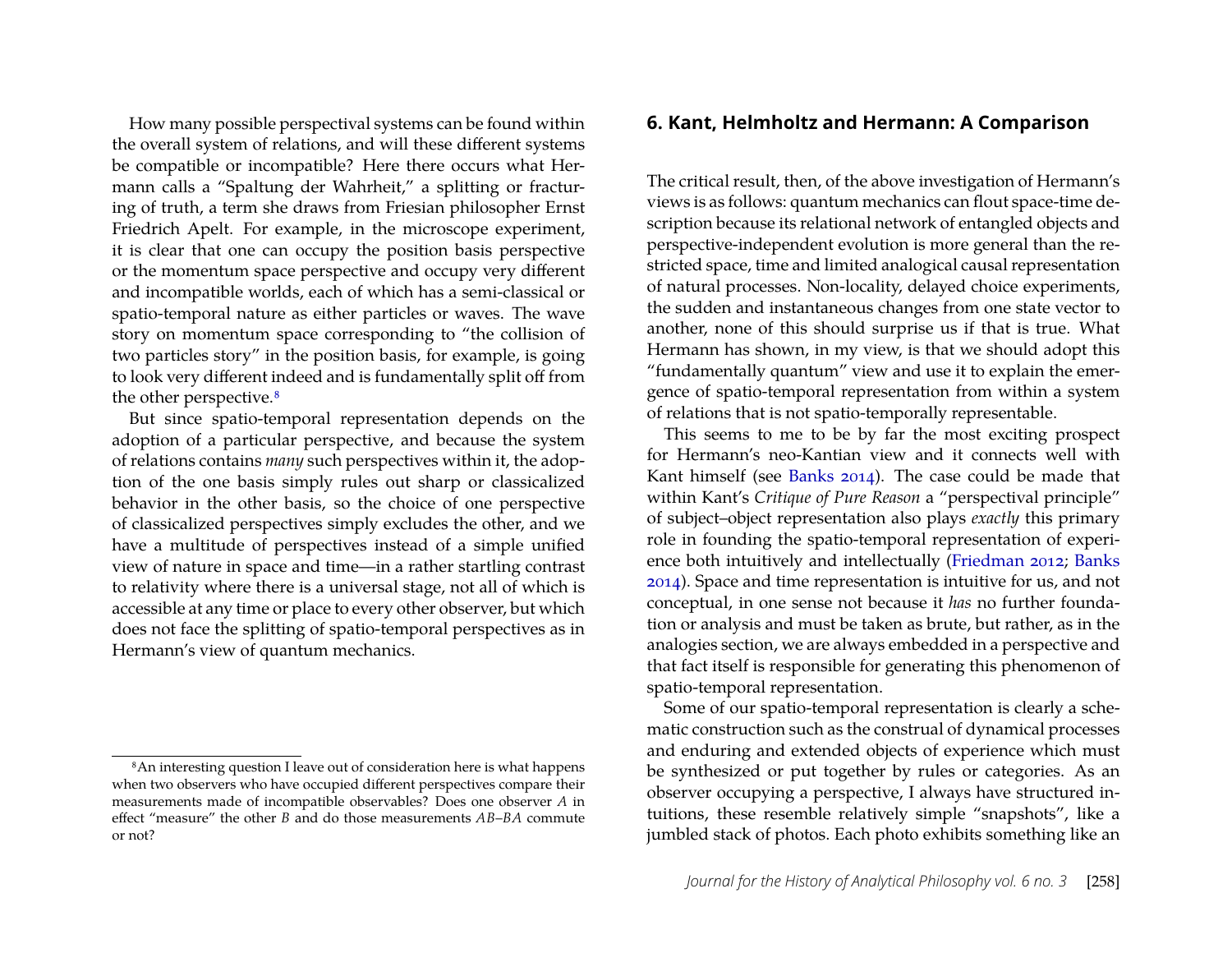individualized perspective on a certain object at a given point in space or snapshot of a process in time. My understanding can put them into a series and generate a perspectival object in space according to a rule and my imagination can schematize thereby an intuited object, if only I have a principle which the snapshots are bound to obey on one side (their "affinity" to be so organized) and which the understanding can read out of them as an organizing principle to synthesize an order.

The perspectival or subject–object principle provides just this: all snapshots are comprehensible as perspectival views of an object to a subject embedded in that system of perspectives. For example, to fully synthesize and intuit a three dimensional solid out of the temporal sequence of views of its faces I have to imagine a path which takes up and connects the snapshots so that the process generates a sequence of views perspectivally related from the vantage point of an observing subject who, in passing over the faces in sequence, can experience the object that way. If an object moves in a parabola, since only the present state and position are ever experienced, I must come up with a sequence for my memories and possibly future anticipated positions such that these snapshots offer a perspective sequence of temporal appearances of a process to a subject.

Following Friedman [\(2012\)](#page-19-2), and being deliberately anachronistic, the individual snapshots of intuition already have the simple non-metric structure of a set of projective planes in a projective space. (This is why, for example, a perspective drawing can represent parallel lines meeting at a vanishing point at infinity, and why intuited space in general is capable of presenting "infinite given magnitude" in intuition.) Space also has an "intellectual" perspectival structure to be read purely by the understanding. In the simplest sense, space is a system of points in which every point is representable from every other, where every point can be the zero, or center of a perspective on the rest of the system. Similarly, time is also, intellectually, a system of perspectives in which any time can be selected as the point of view from which to consider all other times as past present or future relative to it. Today we would say that the perspectival nature of space and time enable us to characterize these relations of points of view as a group of transformations, or rather that a group of transformations and its invariant can always be induced within a self-consistent system of perspectives [\(Fried](#page-19-2)[man 2012\)](#page-19-2). As Singer [\(2001,](#page-19-15) 85) shows, a system of observers at various velocities provides a kind of recipe for constructing a group of transformations of a system with momentum, say a particle, from one allowed observer's perspective on it to that of another observer in the same system, and momentum is thus a conserved property in this system. (I.e., if you take it away in one perspective, say by having the observer occupy the frame of reference of the particle, the perspectives of the other observers shift and the property simply reappears elsewhere for a different observer.)

The adoption of a point of view within such a system, then, taking up the occupied position of a subject from which to represent the other elements, effectively generates the intuitive representation that one is *in* a space, moving about, changing position and experiencing the property of intuited extension and "directedness" toward other perspectives. We get the intuitive representation of extended space and time by being embedded *in* the structure of perspectives it allows us.<sup>[9](#page-15-0)</sup>

<span id="page-15-0"></span><sup>9</sup>Although I do not wish to introduce my own views in this (however speculative) historical essay, I actually think for the perspectival system to be experienced as spatially and temporally extended from the inside, the indeterminacy in the other unmeasurable observables should play a role in the extended representation as well but only in smeared out ranges of values, as it were filling in the gaps or transitions between the sharp values accessible through the allowed perspectives on the system while leaving others blurred. Thus I do not agree with Hermann completely that only the MMCOs (maximal sets of mutually commuting operators) are of interest here in laying the foundations for spatio-temporality. As I've related in other writings [\(Banks](#page-18-8) [2013;](#page-18-8) [2014\)](#page-18-7) the notion of an extension seems to carry with it logically the idea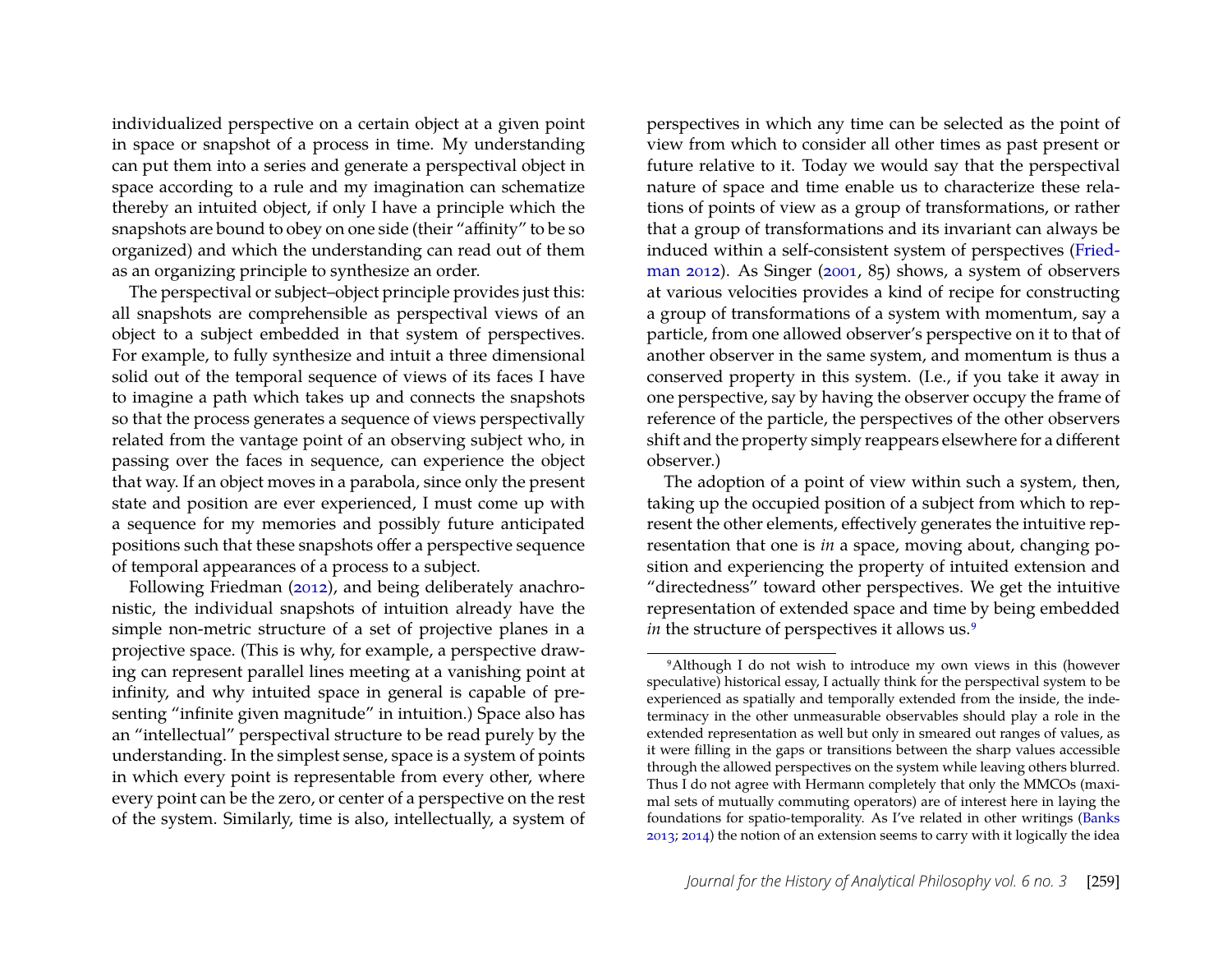There are thus very strong correspondences between Hermann's ideas on perspectivalism stated above and the philosophy of geometry in this Kantian vein, where space is essentially a perspectival system realized in intuition and grasped intellectually by the understanding. As Helmholtz discovered in his investigations of geometry, the analytic or intellectual content of space can be understood through its transformation group and the invariant, a curved line element in a space of constant curvature, can be deduced from these facts. Sophus Lie later formalized the concept of a continuous transformation or Lie group (expressible in matrix representation for example, where the matrices are both the "objects" in the group and are also the entities multiplied by matrix multiplication as the group product to obtain the other group members). Lie also "took the derivative" of a path through the continuous group and arrived

at the infinitesimal generators of the group transformations (also matrices) in the underlying Lie algebra, with its own algebraic matrix product, the commutator, or Lie bracket, which characterizes the extension of the smallest regions of the manifold.

Following Heisenberg's work on matrix mechanics with Born and Jordan, Hermann Weyl (see [Woit 2017\)](#page-19-16) was able to apply Lie groups directly to quantum mechanics.<sup>[10](#page-16-0)</sup> As it turns out, every group of transformations on a quantum mechanical system, moving the system along in time, translating it in space, giving it a velocity boost, or rotation, all of the classical space-time symmetries the system exhibits in state space, have as their infinitesimal generator a self-adjoint or Hermitian operator, for the energy, for the momentum, the position, the angular momentum. The conserved quantities of most direct physical interest have this direct relation to space and time symmetry groups. For example, in the case of time representation, the linear time translation group has the simple representation  $e^{-iHt/\hbar}$  and the algebraic generator of the transformation is the Hamiltonian (energy) operator *H* [\(Woit 2017,](#page-19-16) sec. 10.2). We exponentiate the generator in the Lie algebra to get the transformations in the Lie group, so if the generator is the energy operator *H* the matrix exponential is the group operation of advancing the system in time in state space  $e^{-i\hat{Ht}/\hbar}$ . In fact, every space or time group symmetry of a quantum mechanical system will induce a corresponding Hermitian operator on the state space of the system

of independence or dissociation of parts as well as associations: in an extension, a determinate set of points or quantities should be extended or separated out from each other by associating-dissociating them with another quantity that can change freely and independently of the first. Quantum indeterminacy seems to provide a mechanism for both the linking and the dissociation between non-commuting quantities and their independent *eigenvectors*, which should be looked into as a basis for spatio-temporal representation along the lines Hermann is suggesting. I'll just give two examples that seem suggestive to me. In his fundamental 1925 paper, Heisenberg treats the *x* coordinate in the energy basis as smeared out and extended into all of the possible transitions between the stationary energy states. In the energy basis, the transitions  $\langle n-\tau/x/n \rangle$  are essentially uncertain and are expressed as probabilistic amplitudes "filling up space" between transitions with uncertainty and contributing to the spatial extension of the system even if the *x*'s are not represented with sharp values, in fact because they are not. In the case of spin mentioned above, the uncertainties in *x* and *y* spin, by being completely dissociated from the definite *z* and total spin observables, in a way precess and "fill in empty space" between the allowed perspectives on the other quantities. They don't really precess spatio-temporally or else they would have definite values of *x* and *y* during the precession. It is better to think of the values as smeared together into a solid cone. I hope to show in future work, following on Hermann's ideas, that classical spatio-temporal extension is indeed a quantum phenomenon, with foundations there.

<span id="page-16-0"></span><sup>10</sup>As Weyl saw, Born's canonical commutation relation *pq* − *qp i*~, is actually a Lie bracket on a Lie algebra (as well as a kind of "derivative of *q* with respect to *q*"). Exponentiating the generators in the Lie algebra led Weyl to the "Heisenberg group" of upper triangular matrices and to the Schrödinger representation of this group on function space. This group, as Woit points out, is more important for the unique representation it produces of a particle moving freely or in a potential, rather than being considered a true symmetry group [\(Woit 2017,](#page-19-16) sec. 13). Of course this group and its representation apply to the whole range of abstract wave functions on phase space, not the individualized perspectives I refer to in this essay as foundations for spatio-temporal representation.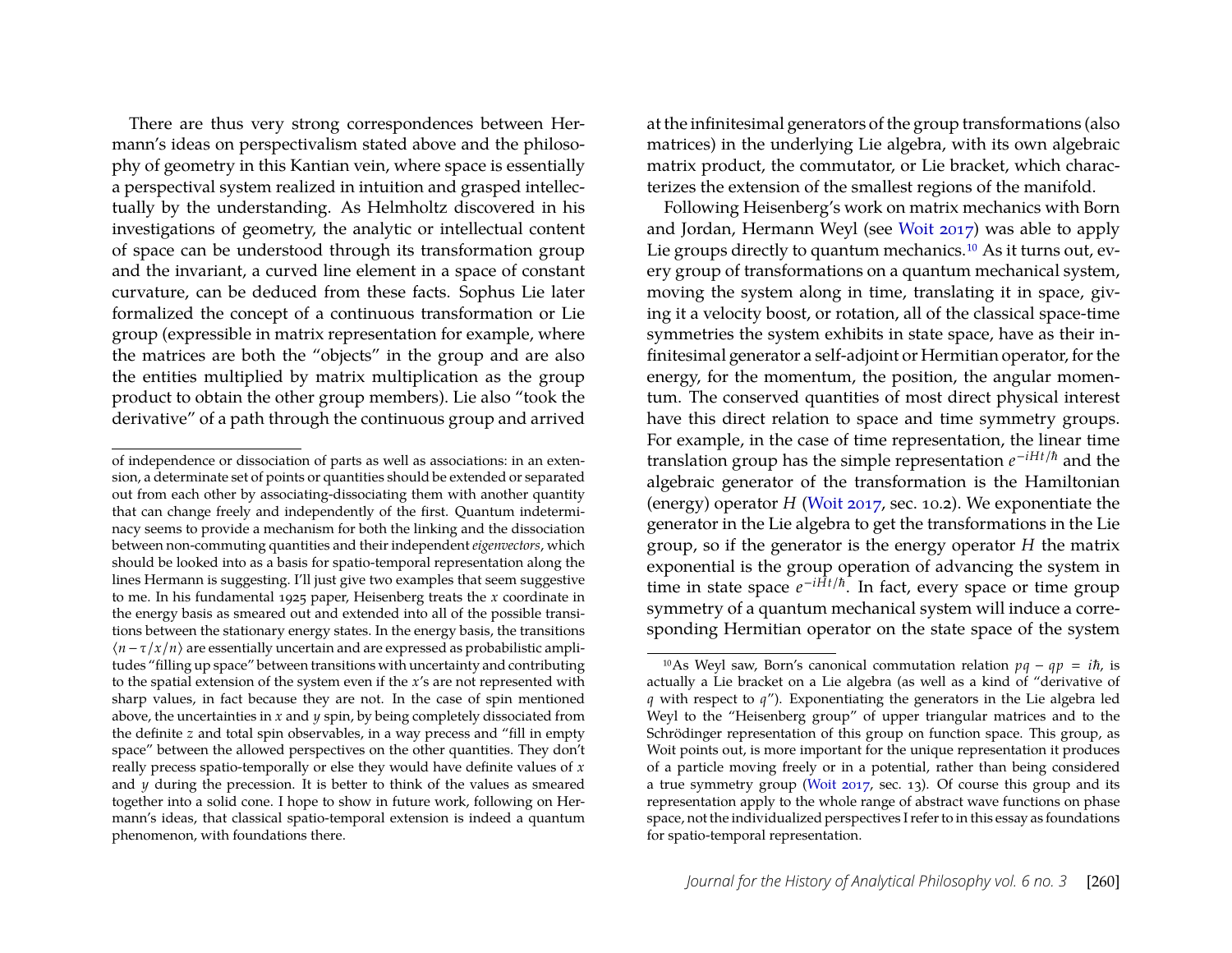and this operator is the infinitesimal generator of the group action, as well as characterizing the measurable physical quantities on the system. There is thus a direct connection between the choice of operators and the space and time transformations and symmetries of the system that come along with the choice.<sup>[11](#page-17-0)</sup>

The choice of classical language or some intuitable system of perspectives à la Hermann is thus, I believe, revealed to be far more important than it seemed at first. The choice of a Hermitian operator, and its *eigenvectors*, as an "experimental context" also involves one in a choice of a partial space-time group representation with it, which is exactly what Grete Hermann had insisted was really important: the space-time format and system of perspectives *did* encode important "knowledge" of the system, and not merely a need to communicate the measurements in a classical language for convenience's sake or to assuage human intuition.

Although she does not mention these developments to my knowledge, the fundamental results of Weyl surely must be relevant to Hermann's explanation of the emergence of spatiotemporal representations characterized above, and can be seen as a kind of vindication of her position that spatio-temporal representations carry "real knowledge." Hermann says that, in adopting a basis or choosing one of these Hermitian operators as your observable, you enter what is otherwise an abstract perspectiveless system, the general state space, and you occupy a perspective and with it the set of symmetries that are the foundation of the given representation of the system as a spatial or temporal one. Then, the observed system too seems to you to be "extended out" in space and time and suitable for a certain limited and analogical causal sequencing of events, or causal succession of perspectives in a sequence. Nevertheless the overall state space remains the non spatio-temporal foundation for all perspectival relations we might take up in it.

# **7. Conclusion**

I think one can now see how a powerful neo-Kantian or perspectivalist research program on spatio-temporal representation could well find its beginnings in Grete Hermann's groundbreaking 1935 work. To this end, let me now summarize the major conclusions of the discussion above:

- 1. The concept of causality, as modified by Hermann is analogical and regulative rather than predictive and *a priori*, in direct conflict with the views of Schlick, for example. It is applicable only in a domain that is relative to a given context of compatible operators with the same *eigenvectors*, or a choice of MMCOs (maximal sets of mutually commuting operators). Even so, the "causal connection" is not a succession of those contextualized states, one leading to another necessarily, but a connection of states established analogically from already given final to initial stages to understand an experiment that has already happened. Hermann's claims about partial causal reconstruction must be understood with regard to a certain chosen context only, in which relations can be interpreted semi-classically.
- 2. The reconstruction of causal connections in the above sense can serve for the understanding of transfers of conserved quantities, such as momentum, between two interacting systems or as Heisenberg already indicated the different parts of a system, since these operators always commute. But, if care is taken, even wavefunction collapses that are unpredictable in principle can be understood *as if they were* classicalized measurements of mixed states, even though it is clear that the real states are always pure ones.

<span id="page-17-0"></span><sup>11</sup>Some of the objects and their symmetries are quite strange of course. For example spin ½ particles are symmetrical on *two* complete rotations, others on a half a rotation. The group of translations moreover applies to the wavefunction of systems in state space and not directly to actual objects in space, which emerges from this in the view under consideration here.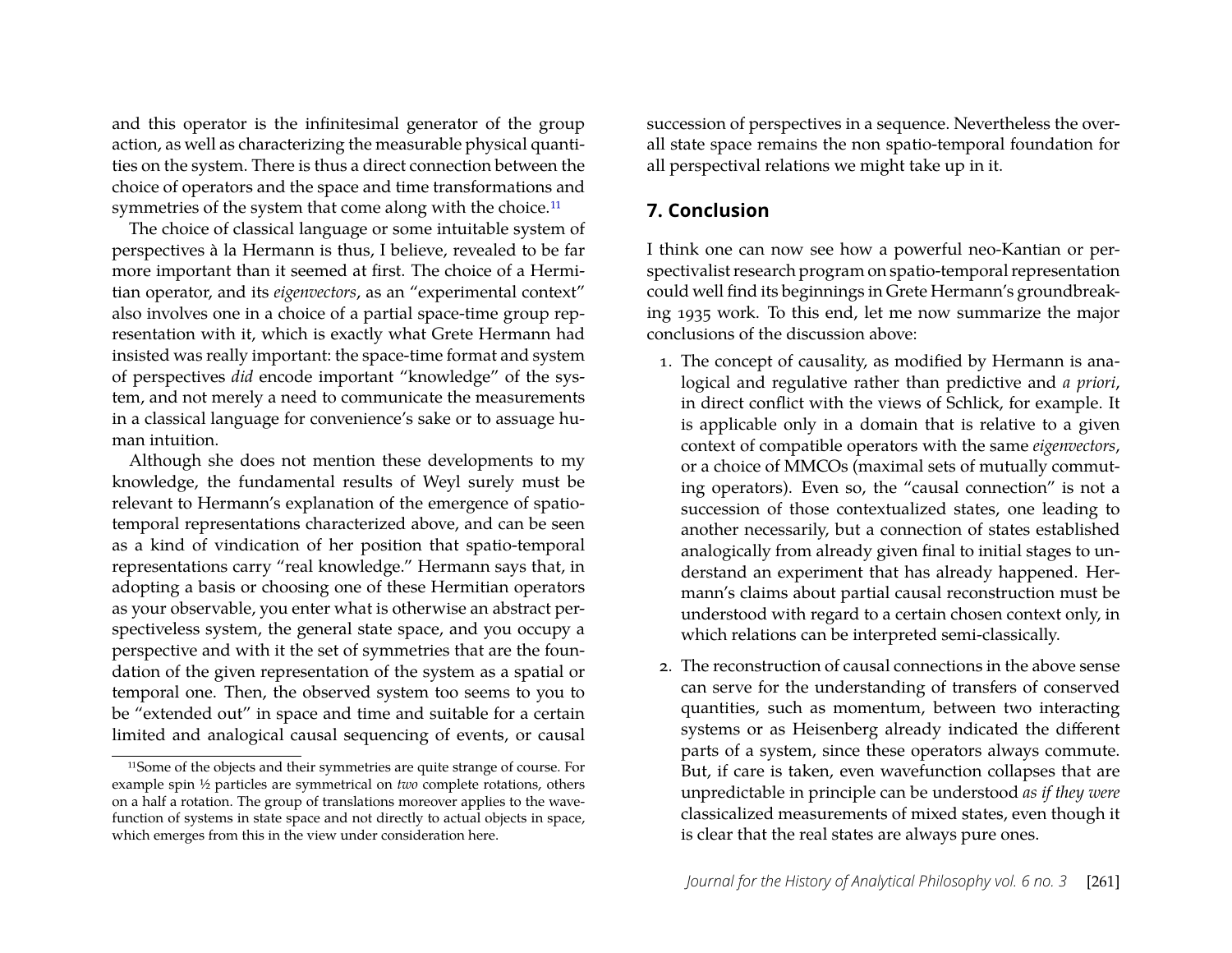3. Hermann offered in 1935 a modernized transcendental argument, in order to account for the possibility of limited spatio-temporal representations of nature with quantum mechanical foundations that are *not* spatio-temporal. These limited spatio-temporal representations that result from the adoption of a certain context are *not* mere appearances, but carry with them real physical knowledge accessible from that perspective, especially if we accept a further connection between Hermann's work and Weyl's, both of which seem to point to the idea that spatio-temporal representation first becomes possible by adopting a limited system of perspectives on a physical system, which, I suggest, would agree in a very deep way with Kant's own views of subjectobject representation. However due to the very un-Kantian sounding *Spaltung der Wahrheit*, even for empirical knowledge of nature, these experimental contexts are incompatible and fundamentally separated from each other and it is therefore folly to seek complete spatio-temporal foundations for the complete network of relations described by quantum mechanics.

#### **Acknowledgements**

I would like to thank Elise Crull for sharing with me the preprints of her essay and her co-translation of Grete Hermann's *Naturphilosophischen Grundlagen* from her edited [2017](#page-19-17) collection with Guido Bacciagalupi. For convenience I cite their English translation throughout. Regrettably, I was unable to obtain the complete volume in time for completion of this essay, so others may well be working on the issues I raise in my essay. I would also like to thank Don Howard for a personal communication related to his 2004 essay on Bohr. All errors either in fact or interpretation are obviously my responsibility.

> **Erik C. Banks** Wright State University

# **References**

- <span id="page-18-3"></span>Banks, Erik C., 2003. *Ernst Mach's World Elements: A Study in Natural Philosophy*. Western Ontario Studies in the Philosophy of Science, vol. 68. Dordrecht: Kluwer.
- <span id="page-18-8"></span>(2013) ------, 2013. "Extension and Measurement: A Constructivist Program from Leibniz to Grassmann." *Studies in History and Philosophy of Science* 44: 20–31.
- <span id="page-18-7"></span>, 2014. *The Realistic Empiricism of Mach, James, and Russell: Neutral Monism Reconceived*. Cambridge: Cambridge University Press.
- <span id="page-18-6"></span>Beiser, Frederick C., 2014. *The Genesis of Neo-Kantianism, 1796– 1880*. Oxford: Oxford University Press.
- <span id="page-18-5"></span>Bitbol, Michel, 1991. "Perspectival Realism and Quantum Mechanics." In *Symposium on the Foundations of Modern Physics 1990*, edited by P. Lahti and P. Mittelstaedt, pp. 47–61. Singapore: World Scientific.
- <span id="page-18-2"></span>Cassirer, Ernst, 1956. *Determinism and Indeterminism in Modern Physics*. New Haven: Yale University Press.
- <span id="page-18-4"></span>Chevalley, Catherine, 1994. "Niels Bohr's Words and the Atlantis of Kantianism." In *Niels Bohr and Contemporary Philosophy*, edited by J. Faye and H. J. Folse, pp. 33–55. Dordrecht: Kluwer.
- <span id="page-18-0"></span>Crull, Elise, 2017. "Hermann and the Relative Context of Observation." In [Crull and Bacciagalupi](#page-19-17) [\(2017\)](#page-19-17), pp. 149–69.
- <span id="page-18-1"></span>Crull, Elise and Guido Bacciagalupi, 2009. "Heisenberg (and Schrödinger, and Pauli) on Hidden Variables." *Studies in History and Philosophy of Science Part B* 40: 374–82.